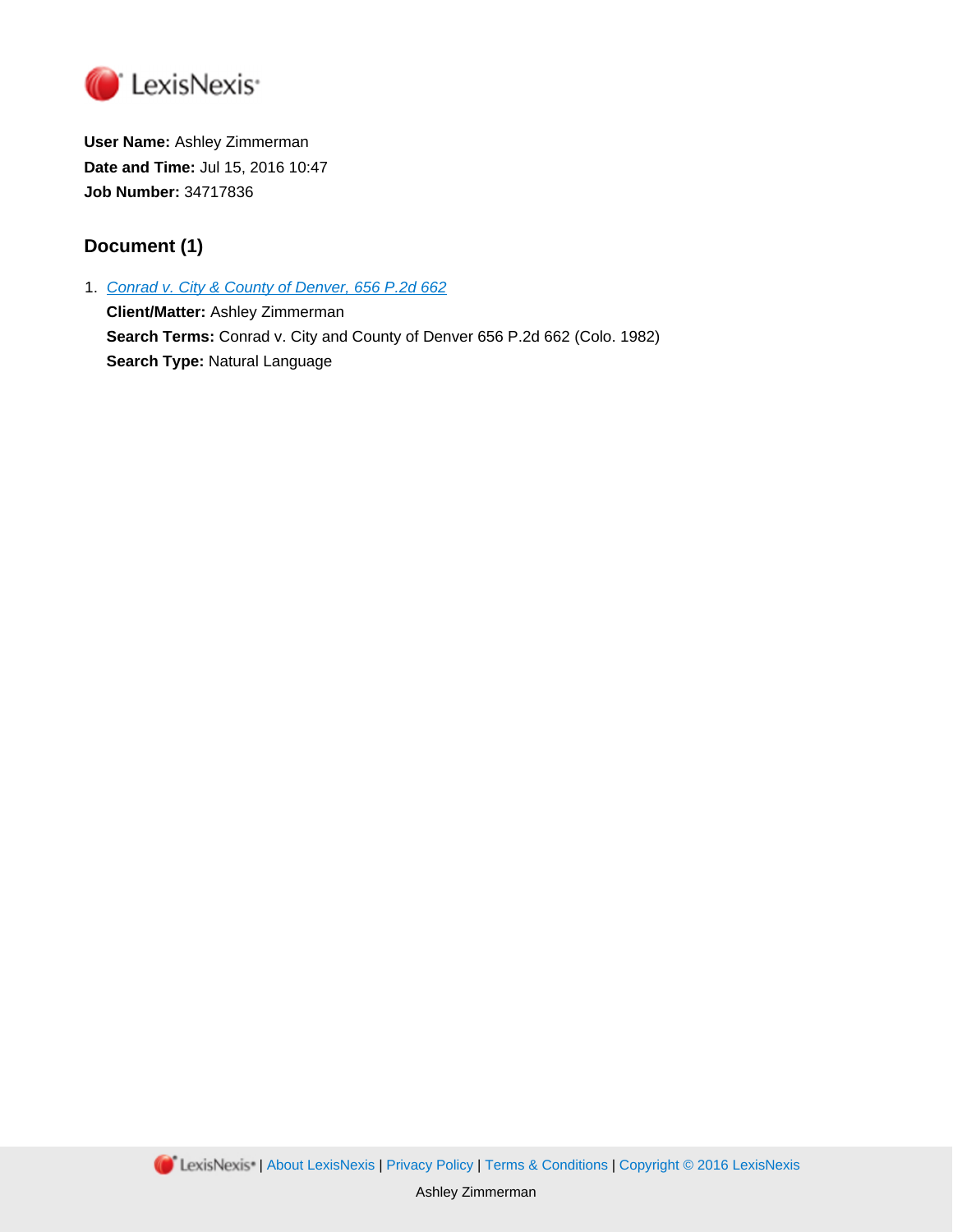## *[Conrad](http://advance.lexis.com/api/document?collection=cases&id=urn:contentItem:3RX4-17H0-003D-9126-00000-00&context=) v. City & County of Denver*

Supreme Court of Colorado

December 6, 1982

No. 82SA267

**Reporter**

656 P.2d 662; 1982 Colo. LEXIS 751

Jane CONRAD, Phillip Danielson, Richard Grundmann, and David Hofer, Plaintiffs-Appellants, v. The CITY AND COUNTY OF DENVER, Defendant-Appellee

**Subsequent History: [\*\*1]** Opinion Modified on Denial of Rehearing January 24, 1983.

**Prior History:** Appeal from the District Court of the City and County of Denver. Honorable James C. Flanigan, Judge.

**Disposition:** Judgment Reversed and Cause Remanded.

## **Core Terms**

religion, display, scene, trial court, religious, nativity, creche, plaintiffs', holiday, requirements, witnesses, prima facie case, decorations, district court, inclusion, grounds, separation of church, government action, motion to dismiss, entanglement, questions, cases, state constitutional provision, represents, prohibits, front, state constitution, judicial notice, primary effect, evidentiary

## **Case Summary**

### **Procedural Posture**

Plaintiff citizens brought suit against defendant city in the District Court of the City and County of Denver (Colorado), challenging display of a nativity scene, or creche. The citizens contended that the display, as part of the Christmas decorations, violated *Colo. [Const.](http://advance.lexis.com/api/document?collection=statutes-legislation&id=urn:contentItem:5K2D-HNH0-004D-1006-00000-00&context=) art. II, § 4*. The trial court granted the city's motion to dismiss, finding that the citizens failed to establish a prima facie case.

### **Overview**

Certain citizens filed suit against the city seeking a declaratory judgment that the city's nativity display violated *Colo. [Const.](http://advance.lexis.com/api/document?collection=statutes-legislation&id=urn:contentItem:5K2D-HNH0-004D-1006-00000-00&context=) art. II, § 4*, seeking injunctive relief prohibiting inclusion of the creche among the holiday decorations on the steps of the city building, and seeking an order that the nativity scene be sold at public auction. The court reversed the dismissal and remanded the action. The court found that the prudential considerations of standing were met because the injury allegedly suffered was to a legally protected interest, because art. II, § 4 specifically forbade that any individual be required to support a particular religion and prohibited the governmental preference of any religion. The court held that, after giving appropriate scope to the citizens' evidence and drawing all reasonable inferences in their favor, as *[Colo.](http://advance.lexis.com/api/document?collection=statutes-legislation&id=urn:contentItem:5FXT-9HB0-01JM-N1YY-00000-00&context=) R. Civ. P. 50(a)* required, the evidence was adequate to establish that the creche represented Christianity and that it had an inherent religious significance that was not lost by inclusion among other display elements representing the secular side of the Christmas holiday.

#### **Outcome**

The court reversed the judgment and remanded the cause for further proceedings.

## **LexisNexis® Headnotes**

Constitutional Law > Bill of Rights > Fundamental Freedoms > General Overview

Constitutional Law > ... > Fundamental Freedoms > Freedom of Religion > General Overview

Constitutional Law > ... > Fundamental Freedoms > Freedom of Religion > Free Exercise of Religion

Constitutional Law > State Constitutional Operation

*HN1* While it has been stated that *Colo. [Const.](http://advance.lexis.com/api/document?collection=statutes-legislation&id=urn:contentItem:5K2D-HNH0-004D-1006-00000-00&context=) art. II, § 4*, embodies the same values of free exercise and governmental non-involvement secured by the religious clauses of the First Amendment and echoes the principle of constitutional neutrality underscoring the First Amendment, determination of the First Amendment challenge will not necessarily be dispositive of the state constitutional question.

Civil Procedure > Preliminary Considerations > Justiciability > General Overview

Civil Procedure > ... > Justiciability > Standing > General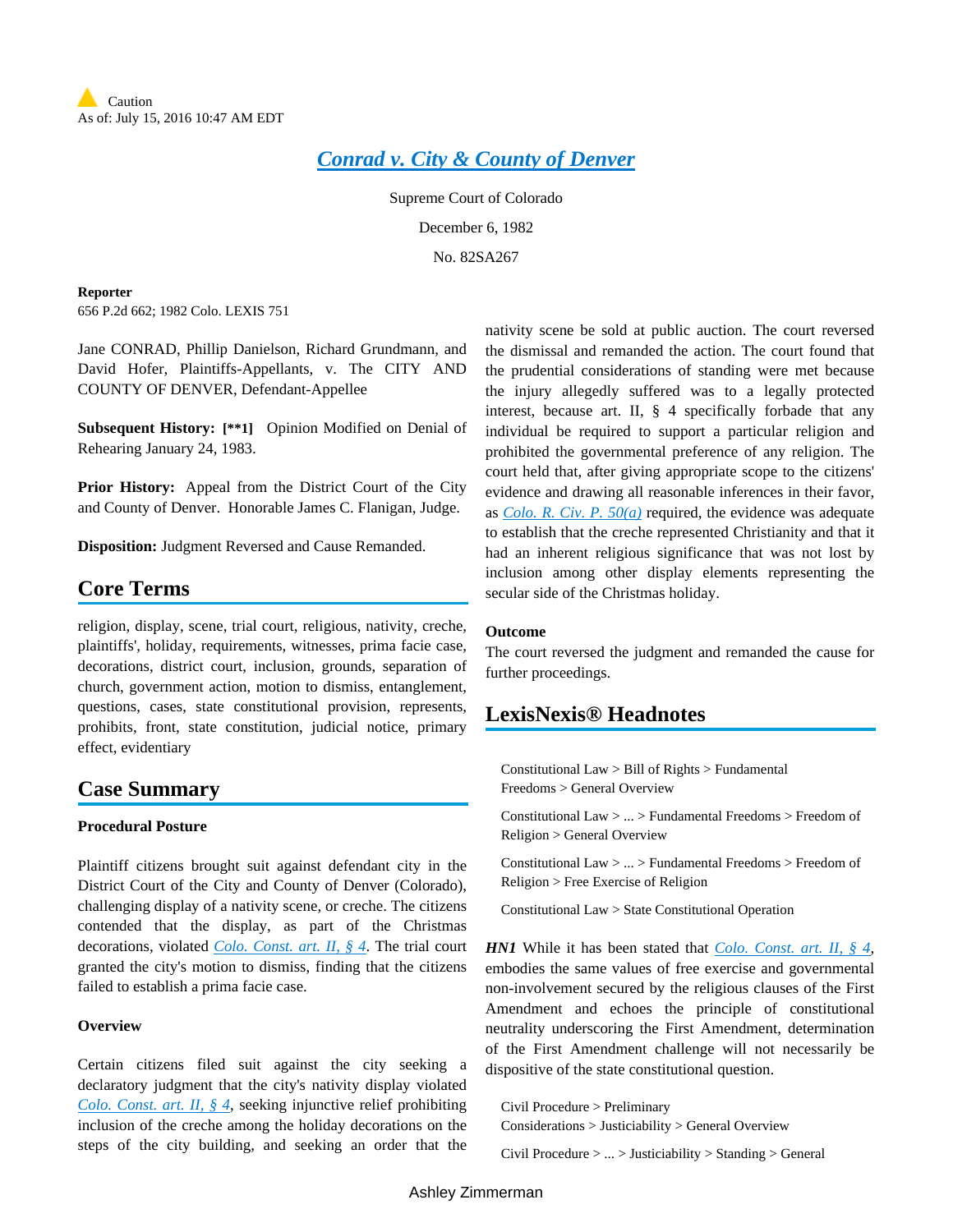**Overview** 

Civil Procedure > ... > Justiciability > Standing > Injury in Fact

*HN2* The following test for standing to enforce rights under state law has been adopted: the proper inquiry on standing is whether the plaintiff has suffered injury in fact to a legally protected interest as contemplated by statutory or constitutional provisions.

Constitutional Law > ... > Fundamental Freedoms > Freedom of Religion > Establishment of Religion

Constitutional Law > ... > Fundamental Freedoms > Freedom of Religion > Free Exercise of Religion

#### *HN3* See *Colo. [Const.](http://advance.lexis.com/api/document?collection=statutes-legislation&id=urn:contentItem:5K2D-HNH0-004D-1006-00000-00&context=) art. II, § 4*.

Constitutional Law > ... > Fundamental Freedoms > Freedom of Religion > Establishment of Religion

*HN4* In determining whether particular governmental action violates the principles underlying the First Amendment's Establishment Clause, the United States Supreme Court applies one of two tests, depending upon whether the effect of the governmental action is to favor religion in general or to discriminate among religions. First, the statute must have a secular legislative purpose; second, its principal or primary effect must be one that neither advances nor inhibits religion; finally, the statute must not foster an excessive government entanglement with religion. These three criteria set forth have been viewed as "guidelines" within which to consider the cumulative criteria developed over many years and applying to a wide range of governmental action challenged as violative of the Establishment Clause. This test is only to apply in analyzing laws affording a uniform benefit to all religions, and "strict scrutiny" is appropriate in reviewing laws that discriminate among religions.

Constitutional Law > ... > Fundamental Freedoms > Freedom of Religion > Establishment of Religion

*HN5* While a preference may survive an Establishment Clause challenge if justified by, and closely tailored to the furtherance of, a compelling governmental interest, the Preference Clause, *Colo. [Const.](http://advance.lexis.com/api/document?collection=statutes-legislation&id=urn:contentItem:5K2D-HNH0-004D-1006-00000-00&context=) art. II, § 4*, flatly prohibits any preferential treatment cognizable under the Colorado Constitution.

Constitutional Law > ... > Fundamental Freedoms > Freedom of Religion > Establishment of Religion

*HN6* Total separation between church and state is not mandated by the Establishment Clause and is not possible in an absolute sense.

Constitutional Law > ... > Fundamental Freedoms > Freedom of Religion > Establishment of Religion

*HN7* The Establishment Clause prohibits laws that aid one religion, aid all religions, or prefer one religion over another.

Civil Procedure > ... > Defenses, Demurrers & Objections > Motions to Dismiss > Failure to State Claim

*HN8 Colo. R. Civ. P. [41\(b\)\(1\)](http://advance.lexis.com/api/document?collection=statutes-legislation&id=urn:contentItem:5FXT-9HB0-01JM-N1YJ-00000-00&context=)*, provides in part that after the plaintiff, in an action tried by the court without a jury, has completed the presentation of his evidence, the defendant, without waiving his right to offer evidence in the event the motion is not granted, may move for a dismissal on the ground that upon the facts and the law the plaintiff has shown no right to relief. The court as trier of the facts may then determine them and render judgment against the plaintiff or may decline to render judgment until the close of all the evidence. If the court renders judgment on the merits against the plaintiff, the court shall make findings as provided in *[Colo.](http://advance.lexis.com/api/document?collection=statutes-legislation&id=urn:contentItem:5FXT-9HB0-01JM-N202-00000-00&context=) R. Civ. P. 52(a)*.

Civil Procedure > ... > Defenses, Demurrers & Objections > Motions to Dismiss > Failure to State Claim

*HN9* It is true that when reviewing a dismissal entered at the conclusion of the plaintiffs' evidence in a jury trial that the evidence must be viewed in the light most favorable to the plaintiffs. But when the trial is to the court, the trial court is the finder of fact and may make its findings and render judgment against the plaintiffs at the close of the plaintiffs' case. *[Colo.](http://advance.lexis.com/api/document?collection=statutes-legislation&id=urn:contentItem:5FXT-9HB0-01JM-N1YJ-00000-00&context=) R. Civ. P. 41(b)*.

Civil Procedure > ... > Defenses, Demurrers & Objections > Motions to Dismiss > Failure to State Claim

*HN10* It is apparent without exploring the precise contours of a judge's authority in ruling on a motion under *[Colo.](http://advance.lexis.com/api/document?collection=statutes-legislation&id=urn:contentItem:5FXT-9HB0-01JM-N1YJ-00000-00&context=) R. Civ. P.*  $41(b)(1)$  that the test that a plaintiff must meet under that rule is more exacting than the one applied under *[Colo.](http://advance.lexis.com/api/document?collection=statutes-legislation&id=urn:contentItem:5FXT-9HB0-01JM-N1YY-00000-00&context=) R. Civ. P. [50\(a\)](http://advance.lexis.com/api/document?collection=statutes-legislation&id=urn:contentItem:5FXT-9HB0-01JM-N1YY-00000-00&context=)*, where all evidence must be viewed in the light most favorable to the plaintiffs.

Constitutional Law > ... > Fundamental Freedoms > Freedom of Religion > Establishment of Religion

*HN11* In evaluating whether a nativity scene has a principal or primary effect that neither advances nor inhibits religion, it is sufficient to establish a constitutional violation if one of the principal or primary effects is the advancement or inhibition of religion; that is, it is recognized that for the purpose of this test the display may have more than one principal or primary effect.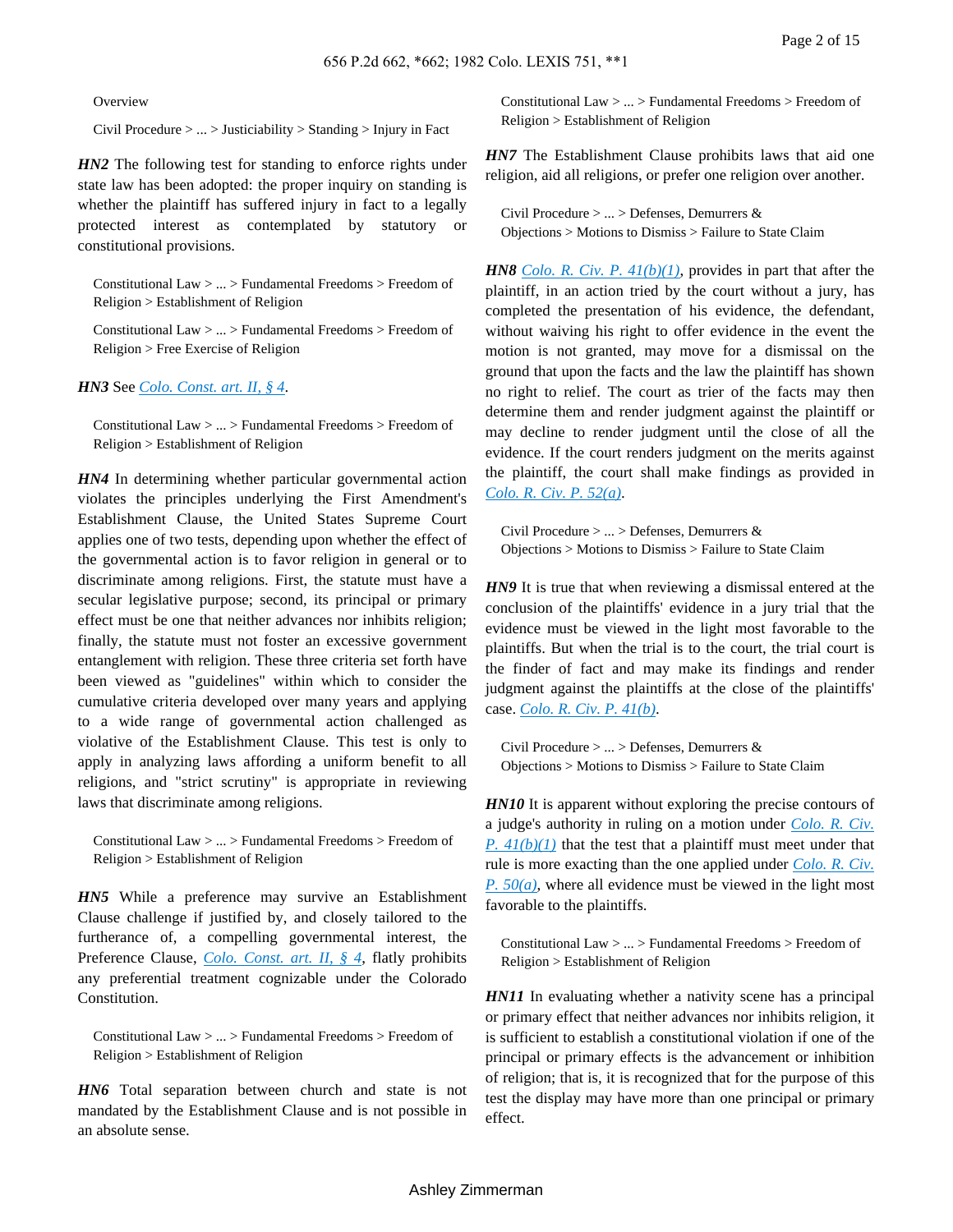Constitutional Law > ... > Fundamental Freedoms > Freedom of Religion > Establishment of Religion

*HN12* The excessive entanglement test involves a dual inquiry. The court must first ask whether excessive administrative entanglement exists, and then inquire whether governmental action is productive of continuing political strife over aid to religion.

Criminal Law & Procedure > Trials > Witnesses > Credibility Evidence > ... > Credibility of

Witnesses > Impeachment > Religious Beliefs

Evidence > ... > Testimony > Expert Witnesses > General **Overview** 

*HN13 [Colo.](http://advance.lexis.com/api/document?collection=statutes-legislation&id=urn:contentItem:5FXT-9HG0-01JM-N39P-00000-00&context=) R. Evid. 610* provides that evidence of the beliefs or opinions of a witness on matters of religion is not admissible for the purposes of showing that by reason of their nature his credibility is impaired or enhanced.

Evidence > Relevance > Relevant Evidence

*HN14* Relevant evidence is defined as that having any tendency to make the existence of any fact that is of consequence to the determination of the action more probable or less probable than it would be without the evidence. *[Colo.](http://advance.lexis.com/api/document?collection=statutes-legislation&id=urn:contentItem:5FXT-9HG0-01JM-N38X-00000-00&context=) R. [Evid.](http://advance.lexis.com/api/document?collection=statutes-legislation&id=urn:contentItem:5FXT-9HG0-01JM-N38X-00000-00&context=) 401*.

Evidence > ... > Hearsay > Rule Components > General Overview Evidence > ... > Hearsay > Rule Components > Declarants Evidence > ... > Hearsay > Rule Components > Truth of Matter Asserted

*HN15* Hearsay is defined by *Colo. R. Evid. [801\(c\)](http://advance.lexis.com/api/document?collection=statutes-legislation&id=urn:contentItem:5FXT-9HG0-01JM-N3B4-00000-00&context=)* as a statement other than one made by the declarant while testifying at the trial or hearing, offered in evidence to prove the truth of the matter asserted.

Evidence > Judicial Notice > General Overview

*HN16* Under the Colorado Rules of Evidence, only "adjudicative facts" may be judicially noticed, and any such fact must be one not subject to reasonable dispute in that it is either (1) generally known within the territorial jurisdiction of the trial court or (2) capable of accurate and ready determination by resort to sources whose accuracy cannot reasonably be questioned. *[Colo.](http://advance.lexis.com/api/document?collection=statutes-legislation&id=urn:contentItem:5FXT-9HG0-01JM-N38T-00000-00&context=) R. Evid. 201 (b)*. Any fact judicially noticed is deemed conclusively established in a civil case. *Colo. R. Evid. [201\(g\)](http://advance.lexis.com/api/document?collection=statutes-legislation&id=urn:contentItem:5FXT-9HG0-01JM-N38T-00000-00&context=)*.

**Counsel:** Plaintiff-Appellant Conrad - Pro Se.

Plaintiff-Appellant Danielson - Pro Se.

Plaintiff-Appellant Grundmann - Pro Se.

Plaintiff-Appellant Hofer - Pro Se.

Max P. Zall - City Attorney, Stan M. Sharoff - Assistant City Attorney, Darlene M. Ebert - Assistant City Attorney, Denver, Colorado, Attorneys for Defendant-Appellee.

**Judges:** En Banc. Justice Lohr. Justice Erickson dissents. Chief Justice Hodges and Justice Lee join in the dissent.

**Opinion by:** LOHR

# **Opinion**

**[\*664]** JUSTICE LOHR delivered the Opinion of the Court

This case presents the question whether the action of the City and County of Denver (Denver) in displaying a nativity scene, or creche, on the steps of the City and County Building as part of the Christmas holiday building decorations violates *[Colo.](http://advance.lexis.com/api/document?collection=statutes-legislation&id=urn:contentItem:5K2D-HNH0-004D-1006-00000-00&context=) [Const.](http://advance.lexis.com/api/document?collection=statutes-legislation&id=urn:contentItem:5K2D-HNH0-004D-1006-00000-00&context=) Art. II, § 4*.

Jane Conrad, Phillip Danielson, Richard Grundmann and David Hofer brought this action against Denver in Denver District Court seeking a declaratory judgment that Denver's nativity scene **[\*\*2]** display violates *Colo. [Const.](http://advance.lexis.com/api/document?collection=statutes-legislation&id=urn:contentItem:5K2D-HNH0-004D-1006-00000-00&context=) Art. II, § 4*, injunctive relief prohibiting inclusion of the creche among the holiday decorations on the steps of the City and County Building, and an order that the nativity scene be sold at public auction. At the conclusion of the plaintiffs' case, the trial court granted Denver's motion that the complaint be dismissed for failure of the plaintiffs to establish a prima facie case in support of the claimed constitutional violation.  $1$  We reverse and remand for further proceedings.

**[\*\*3]** The plaintiffs contend that the trial court erred in ruling that they had not established a prima facie case. In addition, the plaintiffs assert error in a number of the district court's evidentiary rulings. Denver, on the other hand, supports the trial court's order of dismissal and its rulings on the **[\*665]** evidence, and asserts that the plaintiffs failed to prove standing to sue. At the outset, however, Denver contends that we should stay the exercise of our jurisdiction until the United

<sup>&</sup>lt;sup>1</sup> As discussed in part V.A.2. of this opinion, the parties and the trial court incorrectly assumed that the sufficiency of the evidence should be tested by the standard applicable to a motion for a directed verdict in a jury trial, under *[C.R.C.P.](http://advance.lexis.com/api/document?collection=statutes-legislation&id=urn:contentItem:5FXT-9HB0-01JM-N1YY-00000-00&context=) 50(a)*, rather than under the criteria applicable to a motion for dismissal in a trial to the court, pursuant to *[C.R.C.P.](http://advance.lexis.com/api/document?collection=statutes-legislation&id=urn:contentItem:5FXT-9HB0-01JM-N1YJ-00000-00&context=) 41(b)(1)*, as would have been appropriate. For reasons discussed in part V.A.2. of this opinion we review the ruling under the same standard applied by the trial court.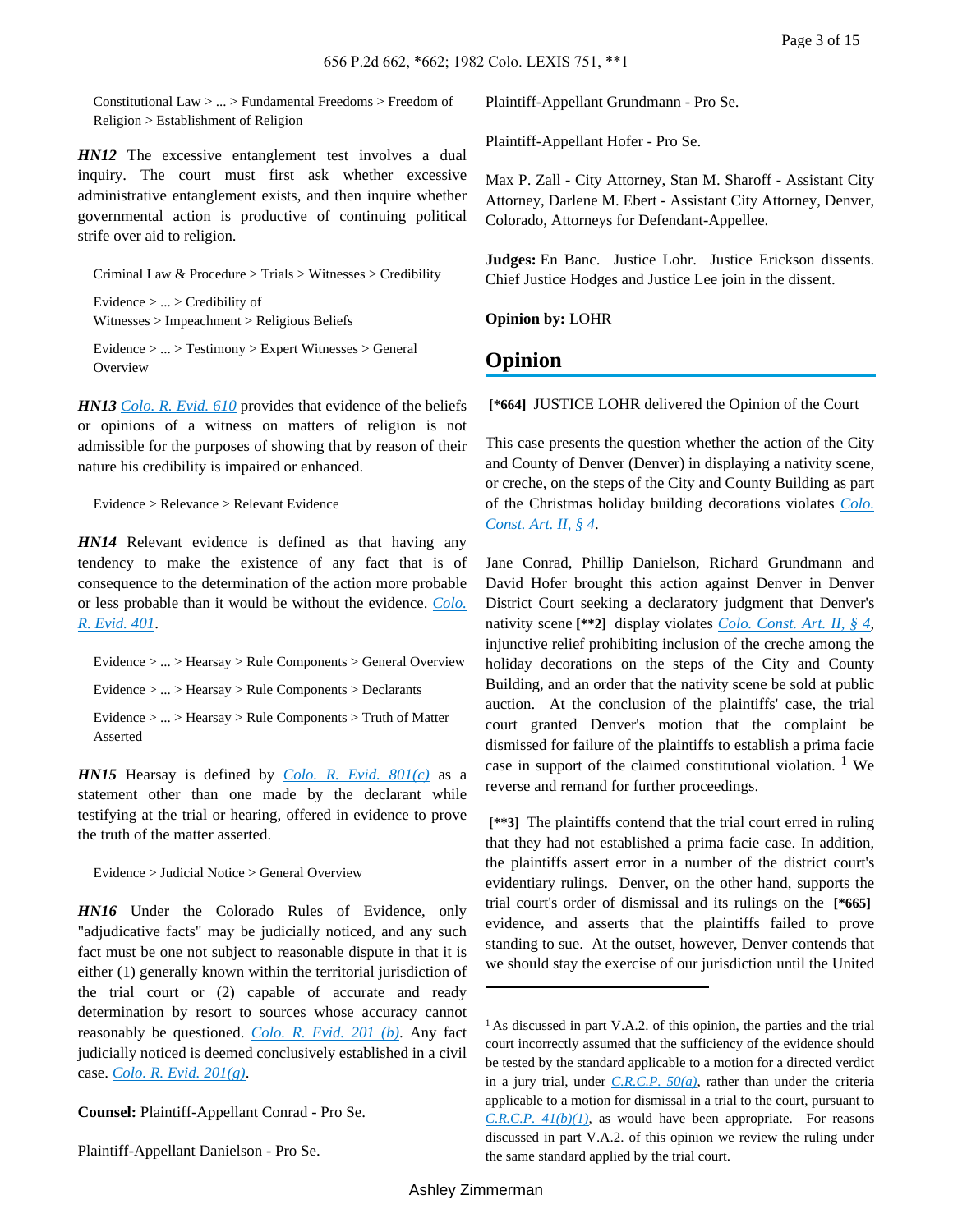States Tenth Circuit Court of Appeals has ruled on the consistency of the nativity scene display with First Amendment principles in a case now pending before that court.

We first trace the history of litigation challenging Denver's use of the creche, and then outline the evidence presented before the trial court and the trial court's ruling. Next we consider the appropriateness of the exercise of our jurisdiction while the federal case remains pending, and finally address the merits of this appeal.

I.

The present case is the third in a series of suits challenging the inclusion of a creche among the Christmas holiday decorations at Denver's City and County Building. A summary of the **[\*\*4]** earlier cases and of their present status will provide a useful background for our discussion of the issues before us.

In 1979, Citizens Concerned for Separation of Church and State, an unincorporated association, brought suit in the United States District Court for the District of Colorado challenging the nativity scene display as contrary to the *Establishment Clause of the First Amendment to the United States Constitution*. The district court found that challenge meritorious and enjoined Denver from including the creche among the Christmas decorations at the City and County Building. *Citizens Concerned For [Separation](http://advance.lexis.com/api/document?collection=cases&id=urn:contentItem:3S4N-7GH0-0054-70H1-00000-00&context=) of Church and State v. [Denver,](http://advance.lexis.com/api/document?collection=cases&id=urn:contentItem:3S4N-7GH0-0054-70H1-00000-00&context=) 481 F. Supp. 522 (D. Colo. 1979) (Citizens Concerned I).* On appeal, the United States Tenth Circuit Court of Appeals reversed. The appellate court did not reach the constitutional issue, concluding that the proof was inadequate to establish the standing of the plaintiff unincorporated association to maintain the action. *[Citizens](http://advance.lexis.com/api/document?collection=cases&id=urn:contentItem:3S4X-9NC0-0039-W26G-00000-00&context=) Concerned For [Separation](http://advance.lexis.com/api/document?collection=cases&id=urn:contentItem:3S4X-9NC0-0039-W26G-00000-00&context=) of Church and State v. Denver, 628 F.2d 1289 (10th Cir. [1980\)](http://advance.lexis.com/api/document?collection=cases&id=urn:contentItem:3S4X-9NC0-0039-W26G-00000-00&context=)*. In a later proceeding in the same case, the United States Tenth Circuit Court of Appeals held that the plaintiff **[\*\*5]** was precluded from further proceedings in the trial court in an effort to establish standing. *Denver v. [Matsch,](http://advance.lexis.com/api/document?collection=cases&id=urn:contentItem:3S4X-7400-0039-W453-00000-00&context=) 635 F.2d 804 (10th Cir. 1980)*. The United States Supreme Court denied certiorari. *452 U.S. 963, 101 S. Ct. 3114, 69 L. Ed. 2d 975 (1981)*.

The same plaintiff filed a new action in United States District Court for the District of Colorado in December 1980 seeking the same relief and relying on the same First Amendment grounds as in the earlier litigation. After an evidentiary hearing the plaintiff's motion for a preliminary injunction was denied. *Citizens Concerned For [Separation](http://advance.lexis.com/api/document?collection=cases&id=urn:contentItem:3S4N-TKP0-0039-S0YK-00000-00&context=) of Church and State v. [Denver,](http://advance.lexis.com/api/document?collection=cases&id=urn:contentItem:3S4N-TKP0-0039-S0YK-00000-00&context=) 508 F. Supp. 823 (D. Colo. 1981)*. A further hearing was held in August 1981 to consider the plaintiff's request for a permanent injunction against display of the

creche, and relief again was denied. *Citizens [Concerned](http://advance.lexis.com/api/document?collection=cases&id=urn:contentItem:3S4N-JM00-0039-S27F-00000-00&context=) For [Separation](http://advance.lexis.com/api/document?collection=cases&id=urn:contentItem:3S4N-JM00-0039-S27F-00000-00&context=) of Church and State v. Denver, 526 F. Supp. 1310 (D. Colo. [1981\)](http://advance.lexis.com/api/document?collection=cases&id=urn:contentItem:3S4N-JM00-0039-S27F-00000-00&context=) (Citizens Concerned II).* The plaintiff appealed to the United States Tenth Circuit Court of Appeals, and that appeal remains pending. II.

The case now before us was commenced in December 1981. The plaintiffs were not parties to the earlier-filed suits **[\*\*6]** in federal court. Because the federal litigation and the present case concern the same Christmas decorations at Denver's City and County Building, we rely in part on the description of the holiday decorations presented in the reported federal cases to supplement the evidence in the record before us.  $2^{\circ}$ 

**[\*666]** For many years Denver has erected and maintained a lighted holiday display at the City and County Building, which houses Denver's governmental offices. The display is put in place **[\*\*7]** by mid-December and is maintained until the end of the National Western Stock Show in the latter part of January. The entire face of the block-long building is lighted by colored lights during the Christmas season and while the stock show is in progress. The stone steps leading to the main entrance at the center of the structure are decorated with the message "Merry Christmas" and with three sets of figurines. In the center are Santa Claus in a sleigh pulled by eight reindeer.  $3$  On one side is a group of elves at work, representing Santa's workshop. On the other is the creche, consisting of a barn-like structure and figurines representing the baby Jesus in a manger, Mary, Joseph, shepherds, wise men, and a number of domestic animals. The figurines of the adults in the nativity scene are approximately life-size and are posed about the Christ child in attitudes of reverence. On the building, toward the center, are wreaths, candles, a lighted message, "Seasons Greetings," Christmas trees, and other items associated with the holiday season.

<sup>2</sup>*Citizens Concerned I* was brought in advance of the 1979 Christmas season. *Citizens Concerned II* was filed early in December of 1980. Although the case now before us involves the decoration of Denver's City and County Building for the 1981 season, the descriptions of the display as set forth in the federal cases reflect that it has remained essentially the same over the years. There is no indication in the record in the instant case that there is any dispute about the appearance of the holiday decorations.

<sup>&</sup>lt;sup>3</sup>It is not clear from the evidence in the case before us and the reported decisions in *Citizens Concerned I and Citizens Concerned II* whether Santa Claus is always in the center or whether the relative positions of the three sets of figurines are varied from year to year. *See Citizens [Concerned](http://advance.lexis.com/api/document?collection=cases&id=urn:contentItem:3S4N-7GH0-0054-70H1-00000-00&context=) I, 481 F. Supp. at 523*. The description in our opinion is based on the 1981 display.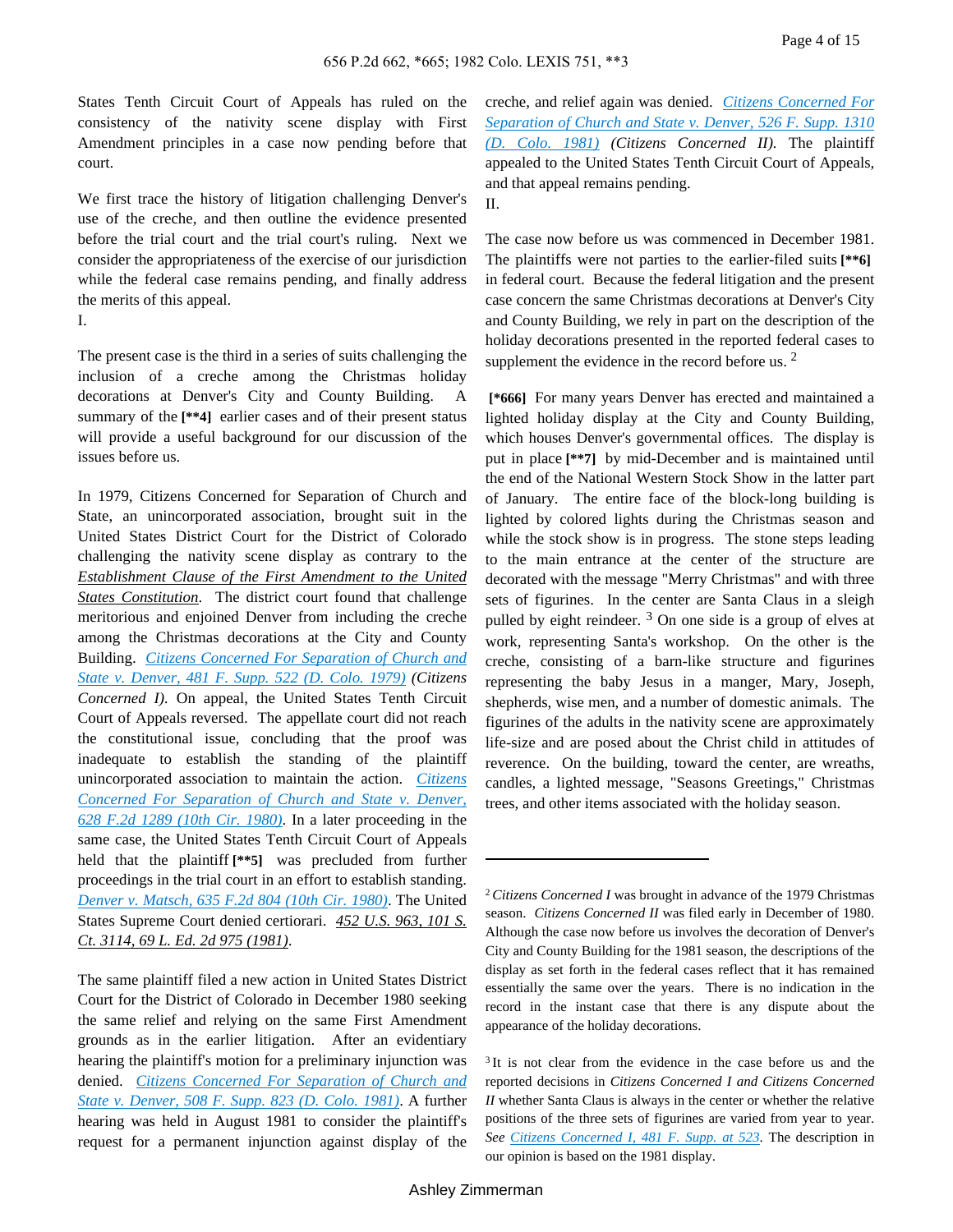**[\*\*8]** The plaintiffs are non-Christians who have paid various types of Denver taxes, including head tax, sales tax, motor vehicle registration tax, and amusement tax. Only one is a Denver resident. All testified that they objected to the nativity scene display. Mr. Grundmann stated that he feels the creche represents Christianity. He related his family's experience with persecution in Germany in the late 1930s, his emigration to the United States -- motivated in some part by his admiration for the United States Constitution and its Bill of Rights -- and his belief that the use of the creche in Denver's holiday display violates that Constitution. Mr. Danielson testified that inclusion of the nativity scene among the decorations offends him because it is a representation of one religion and gives preference to that religion over others. Ms. Conrad testified that the creche as used by Denver is disturbing to her because it reflects a governmental preference for one religion over others. She related that her grandparents had come to the United States as the result of religious persecution by Christians in Eastern Poland. She stated, "I think this kind of an exhibit coerces people, is **[\*\*9]** providing peer pressure for people to believe what the government specifies is the state religion." She also related that on two occasions she had seen people standing near the creche in what appeared to be attitudes of prayer. Mr. Hofer testified simply that he objects to the inclusion of the nativity scene in the holiday display.

The other witnesses included two ministers, who testified as experts on the origin of the Christmas celebration, expressed their opinions that the creche represents Christianity, and stated the view that Christianity is favored by government because of the inclusion of the nativity scene in the City and County Building display. In addition, a member of the Jewish faith testified that, as a child, she became upset when viewing the creche, for it made her feel that her religion was not a good one because it did not include belief in the nativity. She testified that even in maturity she finds it somewhat upsetting to view Denver's holiday display. Another witness related that he had seen a Christian religious service being conducted in front of the nativity scene and told of being shoved and threatened by Christians while he was protesting the presence **[\*\*10]** of the creche among the city's holiday building decorations. Other witnesses as well testified to seeing religious observances taking place in front of the creche.

After all the testimony had been presented the trial court took judicial notice that **[\*667]** the Christian religion is the only religion symbolized by the nativity scene.

At the conclusion of the plaintiffs' case, Denver moved to dismiss for failure to establish a prima facie case that *[Colo.](http://advance.lexis.com/api/document?collection=statutes-legislation&id=urn:contentItem:5K2D-HNH0-004D-1006-00000-00&context=) [Const.](http://advance.lexis.com/api/document?collection=statutes-legislation&id=urn:contentItem:5K2D-HNH0-004D-1006-00000-00&context=) Art. II, § 4*, had been violated. After hearing argument,

the trial court granted that motion. The court found that the creche represents the birth of Christ and that the plaintiffs are non-Christians who took offense at the display. It also found that the plaintiffs had not established that any of their tax money was spent to maintain the creche, although it found as well that Denver had admitted that funds are appropriated for the display and storage of the nativity scene. The court grounded its ruling, however, on its conclusion that "the actions of the defendant in creating and providing the nativity scene each year are not in violation of *[Section](http://advance.lexis.com/api/document?collection=statutes-legislation&id=urn:contentItem:5K2D-HNH0-004D-1006-00000-00&context=) 4, Article 2 of the Colorado [Constitution.](http://advance.lexis.com/api/document?collection=statutes-legislation&id=urn:contentItem:5K2D-HNH0-004D-1006-00000-00&context=)*" The judge explained **[\*\*11]** this conclusion only by saying that "the mere fact that such display each year may be offensive to one, two or three persons is no grounds to grant the relief requested by the plaintiffs." III.

We now consider whether we should defer the exercise of our jurisdiction to await the decision of the United States Tenth Circuit Court of Appeals in the appeal from the decision of the United States district court in *Citizens II.*

Our review of the United States district court decision reflects that the *First Amendment to the United States Constitution* was the sole basis for challenge to Denver's nativity scene display. No issue was raised under Colorado's constitution. Conversely, in the case now before us the plaintiffs bottom their arguments solely on *Colo. [Const.](http://advance.lexis.com/api/document?collection=statutes-legislation&id=urn:contentItem:5K2D-HNH0-004D-1006-00000-00&context=) Art. II, § 4*; no First Amendment question is raised. *HN1* While we have stated that Article II, Section 4, "embod[ies] the same values of free exercise and governmental non-involvement secured by the religious clauses of the First Amendment" and "echoes the principle of constitutional neutrality underscoring the First Amendment," *Americans United for [Separation](http://advance.lexis.com/api/document?collection=cases&id=urn:contentItem:3RX4-1880-003D-9160-00000-00&context=) of Church and State [Fund,](http://advance.lexis.com/api/document?collection=cases&id=urn:contentItem:3RX4-1880-003D-9160-00000-00&context=) Inc. v. State, 648 P.2d 1072, [\*\*12] 1081, 1082 [\(Colo.](http://advance.lexis.com/api/document?collection=cases&id=urn:contentItem:3RX4-1880-003D-9160-00000-00&context=) 1982) (Americans United),* determination of the First Amendment challenge will not necessarily be dispositive of the state constitutional question. Resolution of issues under Article II, Section 4, ultimately requires analysis of the text and purpose of that section. *Id. at [1082](http://advance.lexis.com/api/document?collection=cases&id=urn:contentItem:3RX4-1880-003D-9160-00000-00&context=)*. More importantly, however, it is not an abstract legal question we are asked to decide. As will be developed later in this opinion, the constitutional sufficiency of Denver's Christmas display is dependent in important part on factual determinations. These must be based on the record in the proceeding before us. Therefore, we conclude that we should proceed to decide the issue under our state constitution without awaiting the decision of the federal court on whether Denver's display comports with First Amendment requirements. *Cf. Anderson v. Salt Lake City [Corporation,](http://advance.lexis.com/api/document?collection=cases&id=urn:contentItem:3S4X-1K40-0039-X35J-00000-00&context=) 475 F.2d 29 (10th Cir. [1973\)](http://advance.lexis.com/api/document?collection=cases&id=urn:contentItem:3S4X-1K40-0039-X35J-00000-00&context=)* (where a basic federal constitutional right is asserted, the federal court will not stay exercise of its jurisdiction to await a state court decision on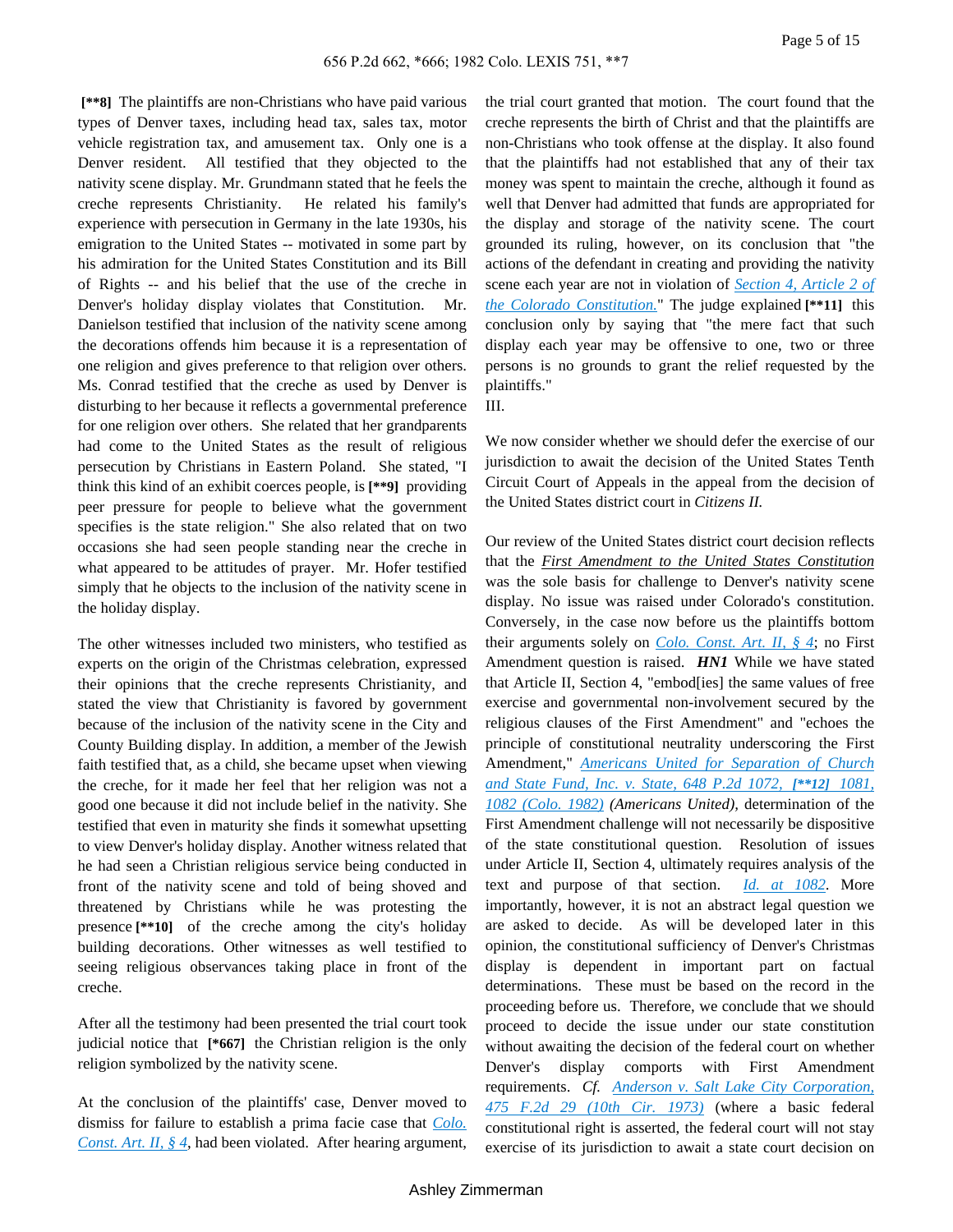the legally independent issue of construction of a similar state constitutional provision). IV.

We are met at the threshold **[\*\*13]** by Denver's claim that the plaintiffs lack standing to bring this action, and we address that issue first.

The trial court intimated agreement with Denver's claim by finding that the plaintiffs had not proved that their taxes were used to construct or maintain the nativity scene, but went on to ground its decision on the merits of the claim under *[Colo.](http://advance.lexis.com/api/document?collection=statutes-legislation&id=urn:contentItem:5K2D-HNH0-004D-1006-00000-00&context=) [Const.](http://advance.lexis.com/api/document?collection=statutes-legislation&id=urn:contentItem:5K2D-HNH0-004D-1006-00000-00&context=) Art. II, § 4*. We hold that standing was adequately established by the evidence.

We adopted  $HN2$  the following test for standing to enforce rights under state law in *Wimberly v. [Ettenberg,](http://advance.lexis.com/api/document?collection=cases&id=urn:contentItem:3RX4-1HF0-003D-92TV-00000-00&context=) 194 Colo. 163, 168, 570 P.2d 535, 539 [\(1977\)](http://advance.lexis.com/api/document?collection=cases&id=urn:contentItem:3RX4-1HF0-003D-92TV-00000-00&context=)*:

The proper inquiry on standing is whether the plaintiff has suffered injury in fact to a legally protected interest as contemplated **[\*668]** by statutory or constitutional provisions.

The "injury-in-fact" requirement is dictated by the need to assure that an actual controversy exists so that the matter is a proper one for judicial resolution, for consistent with the separation of powers doctrine embodied in *[Article](http://advance.lexis.com/api/document?collection=statutes-legislation&id=urn:contentItem:5K2D-HNJ0-004D-1019-00000-00&context=) III of the Colorado [Constitution](http://advance.lexis.com/api/document?collection=statutes-legislation&id=urn:contentItem:5K2D-HNJ0-004D-1019-00000-00&context=)*, "courts cannot, under the pretense of an actual case, assume powers vested in either the executive or the legislative branches **[\*\*14]** of government." *Id., at [167,](http://advance.lexis.com/api/document?collection=cases&id=urn:contentItem:3RX4-1HF0-003D-92TV-00000-00&context=) 570 [P.2d](http://advance.lexis.com/api/document?collection=cases&id=urn:contentItem:3RX4-1HF0-003D-92TV-00000-00&context=) at 538*. The requirement that the interest injured be of a type legally protected by statutory or constitutional provisions is a prudential rule of standing based on judicial self-restraint. *Id.*

The prudential considerations of standing are met in the present case because the injury allegedly suffered by the plaintiffs is to a legally protected interest as contemplated by *Colo. [Const.](http://advance.lexis.com/api/document?collection=statutes-legislation&id=urn:contentItem:5K2D-HNH0-004D-1006-00000-00&context=) Art. II, § 4*, which specifically forbids that any individual be required to support a particular religion and prohibits the governmental preference of any religion. Our holding that the prudential requirement of the standing rule has been satisfied is based on the plaintiffs' allegations and is not equivalent to a holding on the merits of the plaintiffs' claim that the governmental action in this case shows actual preference or support for a particular religion within the meaning of this constitutional provision. *See [Cloverleaf](http://advance.lexis.com/api/document?collection=cases&id=urn:contentItem:3RX4-1C00-003D-91R2-00000-00&context=) Kennel Club, Inc. v. Colorado Racing [Commission,](http://advance.lexis.com/api/document?collection=cases&id=urn:contentItem:3RX4-1C00-003D-91R2-00000-00&context=) 620 P.2d 1051 [\(Colo.](http://advance.lexis.com/api/document?collection=cases&id=urn:contentItem:3RX4-1C00-003D-91R2-00000-00&context=) 1980)*.

The constitutional injury-in-fact requirement of standing is satisfied by the combined injuries alleged by the plaintiffs to two of their legally **[\*\*15]** protected interests: (1) their intangible interest in a government that does not prefer or support the Christian religion over all others, including their own, *see [Cloverleaf](http://advance.lexis.com/api/document?collection=cases&id=urn:contentItem:3RX4-1C00-003D-91R2-00000-00&context=) Kennel Club, Inc. v. Colorado Racing [Commission,](http://advance.lexis.com/api/document?collection=cases&id=urn:contentItem:3RX4-1C00-003D-91R2-00000-00&context=) supra,* and (2) their economic interest in having their tax dollars spent in a constitutional manner. <sup>4</sup> Although the economic portion of the plaintiffs' alleged injury is at best indirect and very difficult to quantify, we have held a similar type of injury to be sufficient for standing purposes under the test of *Wimberly v. [Ettenberg,](http://advance.lexis.com/api/document?collection=cases&id=urn:contentItem:3RX4-1HF0-003D-92TV-00000-00&context=) supra,* in *Dodge v. [Department](http://advance.lexis.com/api/document?collection=cases&id=urn:contentItem:3RX4-1DK0-003D-9249-00000-00&context=) of Social [Services,](http://advance.lexis.com/api/document?collection=cases&id=urn:contentItem:3RX4-1DK0-003D-9249-00000-00&context=) 198 Colo. 379, 600 P.2d 70 (1979)*. In *Dodge,* a state taxpayer challenged the use of state funds to finance nontherapeutic abortions as contrary to *Colo. [Const.](http://advance.lexis.com/api/document?collection=statutes-legislation&id=urn:contentItem:5K2D-HNK0-004D-103D-00000-00&context=) [Art.](http://advance.lexis.com/api/document?collection=statutes-legislation&id=urn:contentItem:5K2D-HNK0-004D-103D-00000-00&context=) V, § 33*, which prohibits disbursement of state funds except upon appropriations made by law or except as otherwise authorized by law. In both the present case and *Dodge v. [Department](http://advance.lexis.com/api/document?collection=cases&id=urn:contentItem:3RX4-1DK0-003D-9249-00000-00&context=) of Social Services, supra,* the plaintiffs alleged injury flowing from governmental violations of constitutional provisions that specifically protect the legal interests involved. We conclude that the types of injury **[\*\*16]** claimed here are sufficient for standing purposes. <sup>5</sup> *See [Cloverleaf](http://advance.lexis.com/api/document?collection=cases&id=urn:contentItem:3RX4-1C00-003D-91R2-00000-00&context=) Kennel Club, Inc. v. Colorado Racing [Commission,](http://advance.lexis.com/api/document?collection=cases&id=urn:contentItem:3RX4-1C00-003D-91R2-00000-00&context=) supra.*

**[\*\*17]** Denver argues that the United States Supreme Court holding in *Valley Forge [\*669] [Christian](http://advance.lexis.com/api/document?collection=cases&id=urn:contentItem:3S4X-5W90-003B-S2CD-00000-00&context=) College v. Americans United for [Separation](http://advance.lexis.com/api/document?collection=cases&id=urn:contentItem:3S4X-5W90-003B-S2CD-00000-00&context=) of Church and State, Inc., 454 U.S. 464, 102 S. Ct. 752, 70 L. Ed. 2d 700 [\(1982\)](http://advance.lexis.com/api/document?collection=cases&id=urn:contentItem:3S4X-5W90-003B-S2CD-00000-00&context=)*

<sup>5</sup> A primary consideration underlying our inquiry into the plaintiffs' standing to bring a lawsuit to challenge allegedly unconstitutional governmental acts is our concern for the proper function of the judicial branch of government as contemplated by the separation of powers doctrine. In addition to our belief that the plaintiffs here have met the injury-in-fact and prudential requirements of the standing doctrine as set forth in our cases, we recognize that the judicial branch is the most appropriate forum for consideration of the plaintiffs' objections to the creche, primarily because their religious beliefs may not be representative of the majority of citizens in this community. One of the main evils that the federal and state constitutional religion clauses seek to prevent is the oppression that a sectarian majority may visit upon citizens with unpopular beliefs. *See Abington School District v. [Schempp,](http://advance.lexis.com/api/document?collection=cases&id=urn:contentItem:3S4X-H2K0-003B-S25D-00000-00&context=) 374 U.S. 203, 226, 233, 83 S. Ct. 1560, 1573, 1577, 10 L. Ed. 2d 844, 860, 864 [\(1963\)](http://advance.lexis.com/api/document?collection=cases&id=urn:contentItem:3S4X-H2K0-003B-S25D-00000-00&context=)*.

<sup>4</sup> While all four plaintiffs have paid taxes in Denver, arguably the intangible interest in a municipal government that does not prefer one religion over another is more attenuated for the three plaintiffs who are nonresidents of Denver. There is no argument advanced by the city that the three nonresidents lack significant contacts with Denver or that they purposefully paid Denver taxes in an attempt to "manufacture" standing to sue. We do not address what effect nonresident status may have in a case with a different factual background.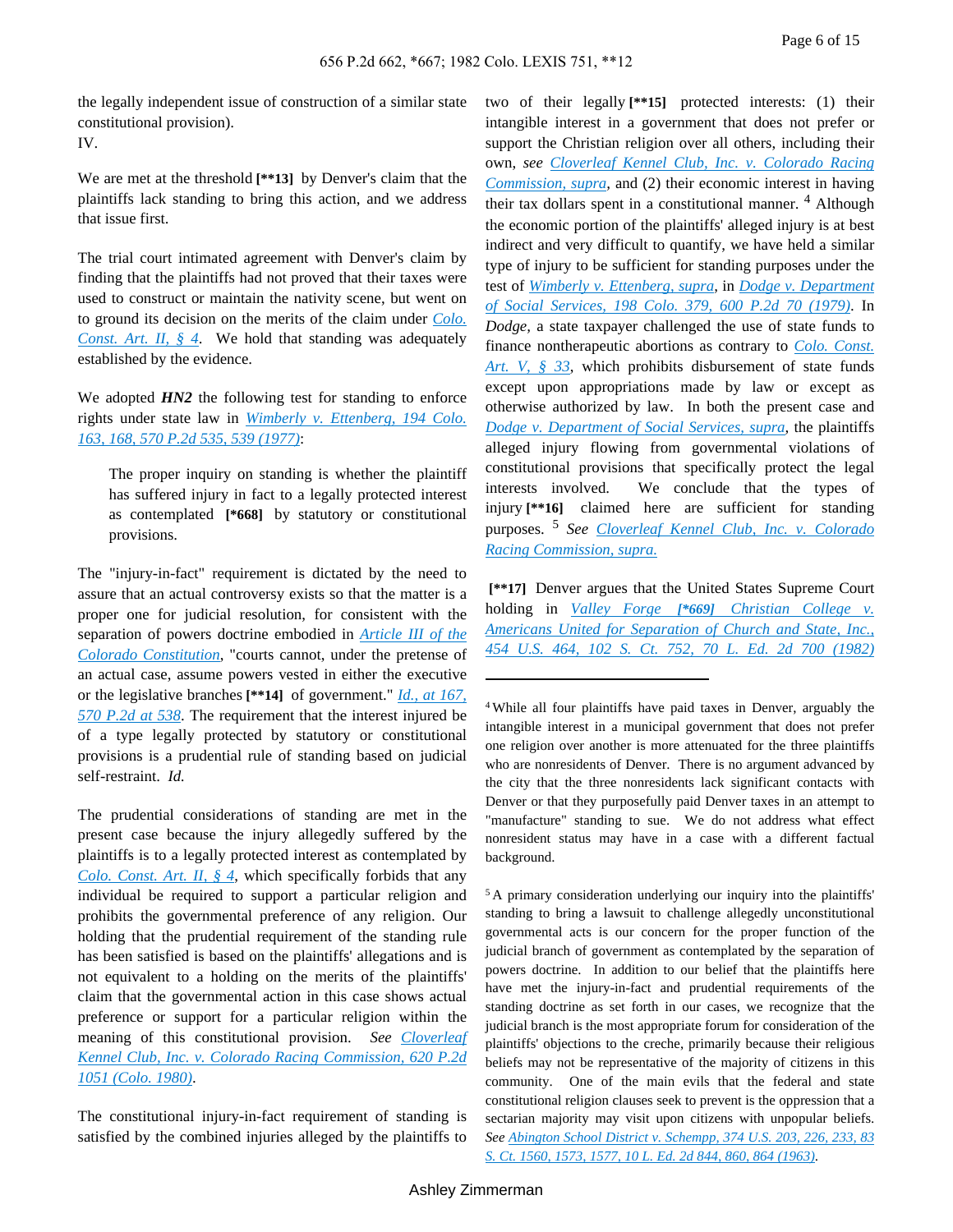precludes a finding of standing based on an injury to an intangible interest. In that case, the Court held that federal taxpayers and citizens did not have standing to challenge on Establishment Clause grounds a donation of federal property to a church-related college pursuant to legislation adopted under the *Property Clause of the United States [Constitution](http://advance.lexis.com/api/document?collection=statutes-legislation&id=urn:contentItem:4YF7-GJ21-NRF4-41F1-00000-00&context=)*, *U.S. [Const.](http://advance.lexis.com/api/document?collection=statutes-legislation&id=urn:contentItem:4YF7-GJ21-NRF4-41F1-00000-00&context=) art. IV, § 3, cl.2*, because they presented merely a "generalized grievance" rather than injury in fact. The *Valley Forge* case involved standing to enforce federal constitutional rights under the standing doctrine developed pursuant to the clause of the United States Constitution limiting federal judicial power to certain "cases" and "controversies," *U.S. Const. art. III, § 2, cl.1*. While we have previously looked to federal constitutional cases for guidance in developing our standing rules under the separation of powers clause in the Colorado Constitution, we are not strictly **[\*\*18]** bound by such decisions when no federal constitutional rights are asserted. *[Cloverleaf](http://advance.lexis.com/api/document?collection=cases&id=urn:contentItem:3RX4-1C00-003D-91R2-00000-00&context=) Kennel Club, Inc. v. Colorado Racing [Commission,](http://advance.lexis.com/api/document?collection=cases&id=urn:contentItem:3RX4-1C00-003D-91R2-00000-00&context=) supra; Wimberly v. [Ettenberg,](http://advance.lexis.com/api/document?collection=cases&id=urn:contentItem:3RX4-1HF0-003D-92TV-00000-00&context=) supra.* Additionally, the *Valley Forge* case did not overrule *[Flast](http://advance.lexis.com/api/document?collection=cases&id=urn:contentItem:3S4X-FHY0-003B-S051-00000-00&context=) v. [Cohen,](http://advance.lexis.com/api/document?collection=cases&id=urn:contentItem:3S4X-FHY0-003B-S051-00000-00&context=) 392 U.S. 83, 88 S. Ct. 1942, 20 L. Ed. 2d 947 (1968)*, which allows federal taxpayer standing to enforce Establishment Clause rights in certain circumstances analogous to the plaintiffs' assertion of state constitutional rights in the present case. Just as the federal Establishment Clause acts as a specific constitutional limitation on Congress' taxing and spending power, *id.,* the state constitutional provision at issue here prohibits the use of public funds for the support or preference of one religion to the exclusion of all others. Finally, the *Valley Forge* case did not overrule the Court's earlier opinion that municipal taxpayers, as opposed to state or federal taxpayers, more clearly have standing to object to governmental expenditures in violation of the law because of the more direct relationship between local government actions and citizens of the municipality. *[Frothingham](http://advance.lexis.com/api/document?collection=cases&id=urn:contentItem:3S4X-3GG0-003B-H1G8-00000-00&context=) v. Mellon, 262 U.S. 447, 43 S. Ct. 597, [\*\*19] 67 L. Ed. 1078 [\(1923\)](http://advance.lexis.com/api/document?collection=cases&id=urn:contentItem:3S4X-3GG0-003B-H1G8-00000-00&context=)*; *see [Donnelly](http://advance.lexis.com/api/document?collection=cases&id=urn:contentItem:3S4X-1J60-003B-G1VB-00000-00&context=) v. Lynch, 691 F.2d 1029 (1st Cir. [1982\)](http://advance.lexis.com/api/document?collection=cases&id=urn:contentItem:3S4X-1J60-003B-G1VB-00000-00&context=)*.

The holding in *Valley Forge,* therefore, does not persuade us to depart from the reasoning of *Dodge v. [Department](http://advance.lexis.com/api/document?collection=cases&id=urn:contentItem:3RX4-1DK0-003D-9249-00000-00&context=) of Social [Services,](http://advance.lexis.com/api/document?collection=cases&id=urn:contentItem:3RX4-1DK0-003D-9249-00000-00&context=) supra,* which applies state standing principles to allow taxpayers to invoke the assistance of the courts to prevent injury to a legal interest specifically protected by a state constitutional provision. We hold that the plaintiffs here have standing to assert their claims under the test established in *Wimberly v. [Ettenberg,](http://advance.lexis.com/api/document?collection=cases&id=urn:contentItem:3RX4-1HF0-003D-92TV-00000-00&context=) supra.* V.

We turn now to the merits of the plaintiffs' claims of error. Central is the plaintiffs' contention that they established a prima facie case of violation of *Colo. [Const.](http://advance.lexis.com/api/document?collection=statutes-legislation&id=urn:contentItem:5K2D-HNH0-004D-1006-00000-00&context=) Art. II, § 4*. We consider that issue first and then address the plaintiffs'

assertions that the trial court erred in the following respects: (1) allowing questioning of witnesses about their religious beliefs contrary to *[C.R.E.](http://advance.lexis.com/api/document?collection=statutes-legislation&id=urn:contentItem:5FXT-9HG0-01JM-N39P-00000-00&context=) 610*, *[\(2\)](http://advance.lexis.com/api/document?collection=statutes-legislation&id=urn:contentItem:5FXT-9HG0-01JM-N39P-00000-00&context=)* excluding proffered evidence of the practices of nations having established religions as to the erection of statues of gods in front of governmental buildings, (3) ruling that testimony about statements made by participants **[\*\*20]** in Christian devotional services in front of the creche were hearsay and therefore inadmissible, and (4) failing to take judicial notice of certain matters at the request of the plaintiffs.

A.

In determining whether the plaintiffs' evidence was sufficient to withstand the motion to dismiss, we first determine the appropriate test for analyzing governmental conduct under *Article II, Section 4, of the Colorado [Constitution](http://advance.lexis.com/api/document?collection=statutes-legislation&id=urn:contentItem:5K2D-HNH0-004D-1006-00000-00&context=)* and then apply that test to the plaintiffs' evidence within the procedural context of this case.

1.

*HN3 Article II, Section 4, of the Colorado [Constitution](http://advance.lexis.com/api/document?collection=statutes-legislation&id=urn:contentItem:5K2D-HNH0-004D-1006-00000-00&context=)* provides:

**[\*670]** The free exercise and enjoyment of religious profession and worship, without discrimination, shall forever hereafter be guaranteed; and no person shall be denied any civil or political right, privilege or capacity, on account of his opinions concerning religion; but the liberty of conscience hereby secured shall not be construed to dispense with oaths or affirmations, excuse acts of licentiousness or justify practices inconsistent with the good order, peace or safety of the state. *No person shall be required to attend or support any ministry or place of worship, religious sect or* **[\*\*21]** *denomination against his consent. Nor shall any preference be given by law to any religious denomination or mode of worship.* (Emphasis added.)

The plaintiffs claim that inclusion of the creche in Denver's holiday display violates the emphasized portion of that constitutional provision, primarily the last sentence of the section (the Preference Clause).

In an early case, we first had occasion to consider the meaning of Article II, Section 4. In *People ex rel. Vollmar v. Stanley, 81 Colo. 276, 255 P. 610 (1927)*, a school board rule requiring Bible reading in the classrooms of a school district was upheld against challenges on several constitutional grounds, including a claim that the rule violated Article II, Section 4. We held, however, that it was necessary to this result that attendance at the Bible reading sessions not be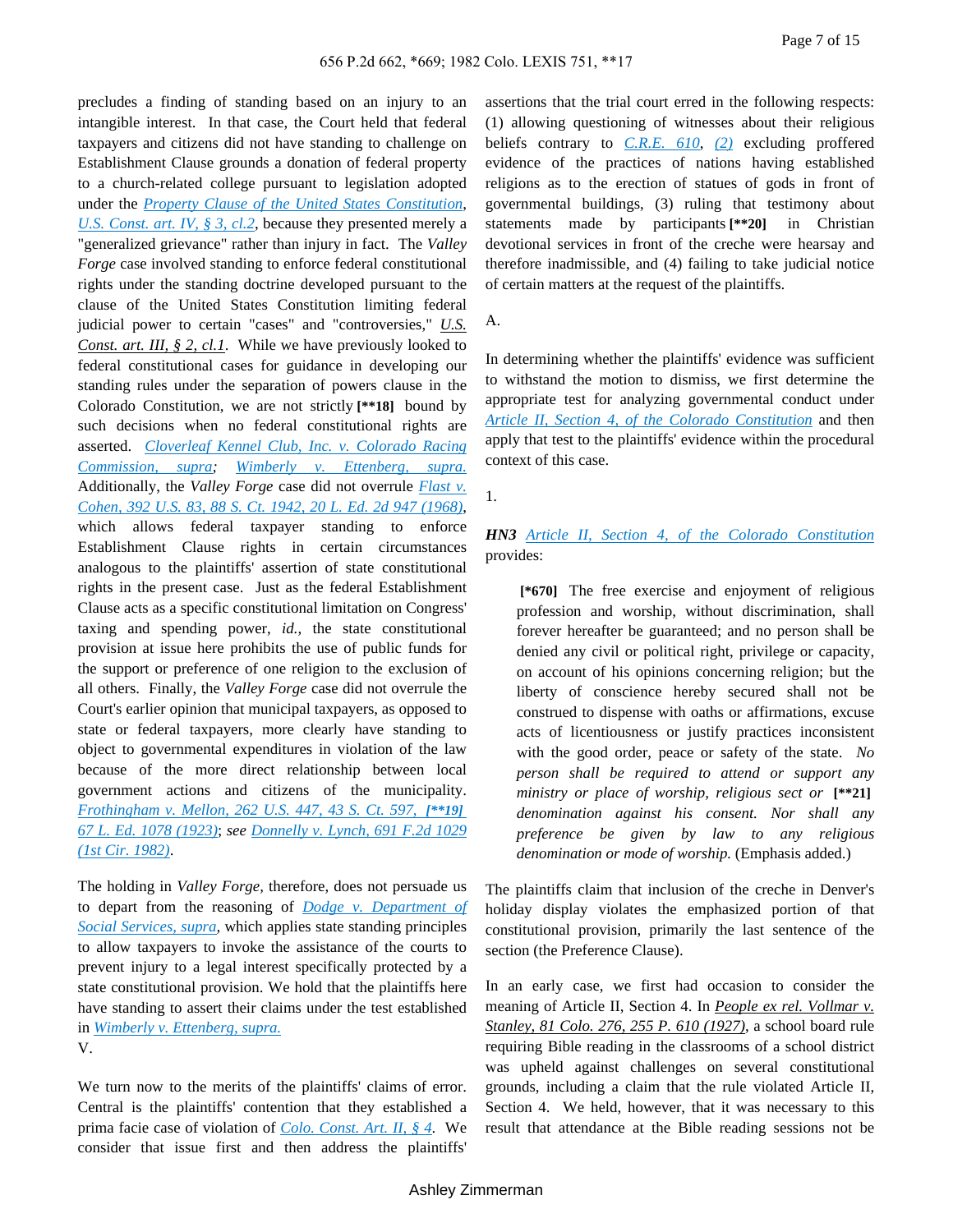compulsory. <sup>6</sup> We disposed of the Preference Clause issue in a single sentence, stating, "it is scarcely necessary to say that this clause refers only to legislation for the benefit of a denomination or mode of worship and is aimed to prevent an established church." *Id. at 285, 255 P. at 615*. The mandatory Bible reading in the classrooms was **[\*\*22]** also held not to constitute a schoolhouse as a "place of worship," which we defined as "a place set apart for such use." *Id. at 286, 255 P. at 615*.

**[\*\*23]** Very recently, we again considered the rights afforded by Article II, Section 4, in *Americans United.* In that case we reviewed the relationship between the protections secured by *Colo. [Const.](http://advance.lexis.com/api/document?collection=statutes-legislation&id=urn:contentItem:5K2D-HNH0-004D-1006-00000-00&context=) Art. II, § 4*, and those contained in the Establishment and *Free Exercise Clauses of the First Amendment to the United States Constitution*, and stated:

Although the provisions of Article II, Section 4 are considerably more specific than the Establishment Clause of the First Amendment, we read them to embody the same values of free exercise and governmental noninvolvement secured by the religious clauses of the First Amendment. The Colorado constitution expressly guarantees to all persons the right, in matters of religion, to choose their own course free of any compulsion from the state. To secure this right it removes from the political sphere any form of compulsory support or preference in matters of religion. In this respect Article II, Section 4 echoes the principle of constitutional neutrality underscoring the First Amendment. That principle prohibits the type of governmental involvement that leads to restraint on free choice in religious matters or to control of churches, **[\*\*24]** *Walz v. Tax Commission,* 397 U.S. at 670-71, 90 S. Ct. at 1412, 25 L. Ed. 2d at 702.

*648 P.2d at [1081-2](http://advance.lexis.com/api/document?collection=cases&id=urn:contentItem:3RX4-1880-003D-9160-00000-00&context=)*. Because the federal and state constitutional provisions embody similar values, we look to the body of law that has been developed in the federal courts with respect to the meaning and application of the First Amendment for [\*671] useful guidance. However, we are mindful that the specific "text and purpose" of our state constitutional provision must be considered in this process. *[Americans](http://advance.lexis.com/api/document?collection=cases&id=urn:contentItem:3RX4-1880-003D-9160-00000-00&context=) United, 648 P.2d at 1082*.

The First and Fourteenth Amendment<sup>7</sup> proscriptions against governmental action "respecting an establishment of religion or prohibiting the free exercise thereof" have engendered extensive litigation in the federal courts. The guiding principle in applying First Amendment requirements in specific factual contexts has been stated by the United States Supreme Court as follows:

The general principle deducible from the First Amendment and all that has been said by the Court is this: that we will not tolerate either governmentally established religion or governmental interference with religion. Short of those expressly proscribed governmental **[\*\*25]** acts there is room for play in the joints productive of a benevolent neutrality which will permit religious exercise to exist without sponsorship and without interference.

*Walz v. Tax [Commission,](http://advance.lexis.com/api/document?collection=cases&id=urn:contentItem:3S4X-F1M0-003B-S29J-00000-00&context=) 397 U.S. 664, 669, 90 S. Ct. 1409, [1411-12,](http://advance.lexis.com/api/document?collection=cases&id=urn:contentItem:3S4X-F1M0-003B-S29J-00000-00&context=) 25 L. Ed. 2d 697, 702 (1970)*.

*HN4* In determining whether particular governmental action violates the principles underlying the First Amendment's Establishment Clause, the United States Supreme Court applies one of two tests, depending upon whether the effect of the governmental action is to favor religion in general or to discriminate among religions. The test that has been applied most frequently is the three-part test enunciated **[\*\*26]** in *Lemon v. [Kurtzman,](http://advance.lexis.com/api/document?collection=cases&id=urn:contentItem:3S4X-DF50-003B-S1YY-00000-00&context=) 403 U.S. 602, 612-3, 91 S. Ct. 2105, 2111, 29 L. Ed. 2d 745, 755 [\(1971\)](http://advance.lexis.com/api/document?collection=cases&id=urn:contentItem:3S4X-DF50-003B-S1YY-00000-00&context=)*:

First, the statute must have a secular legislative purpose; second, its principal or primary effect must be one that neither advances nor inhibits religion [citation omitted]; finally, the statute must not foster "an excessive government entanglement with religion." [citation omitted].

These three criteria set forth in *Lemon v. Kurtzman* have been

<sup>6</sup> Subsequently, the United States Supreme Court has struck down, on Establishment Clause grounds, a state statute requiring daily Bible reading in public schools notwithstanding a provision that a pupil may be excused on parental request. *[Abington](http://advance.lexis.com/api/document?collection=cases&id=urn:contentItem:3S4X-H2K0-003B-S25D-00000-00&context=) School District v. [Schempp,](http://advance.lexis.com/api/document?collection=cases&id=urn:contentItem:3S4X-H2K0-003B-S25D-00000-00&context=) 374 U.S. 203, 83 S. Ct. 1560, 10 L. Ed. 2d 844 (1963)*. Because our construction of *Colo. [Const.](http://advance.lexis.com/api/document?collection=statutes-legislation&id=urn:contentItem:5K2D-HNH0-004D-1006-00000-00&context=) Art. II, § 4*, in *Vollmar v. Stanley, supra,* gives that section a meaning contrary to the Establishment Clause, *Abington School District v. [Schempp,](http://advance.lexis.com/api/document?collection=cases&id=urn:contentItem:3S4X-H2K0-003B-S25D-00000-00&context=) supra,* and because we construe our state constitution's provisions in a manner that will preserve their validity under the federal constitution, *Americans United,* we conclude that *Vollmar v. Stanley, supra,* wrongly interpreted the requirements of Art. II, § 4, and now overrule it to the extent that it is inconsistent with the Establishment Clause standards set forth in *Abington.*

<sup>7</sup> As applied to the states through the Fourteenth Amendment, the First Amendment proscription against Congressional legislation respecting an establishment of religion or prohibiting the free exercise of religion is equally applicable to executive governmental action. *See Abington School District v. [Schempp,](http://advance.lexis.com/api/document?collection=cases&id=urn:contentItem:3S4X-H2K0-003B-S25D-00000-00&context=) supra* (Brennan, J., concurring).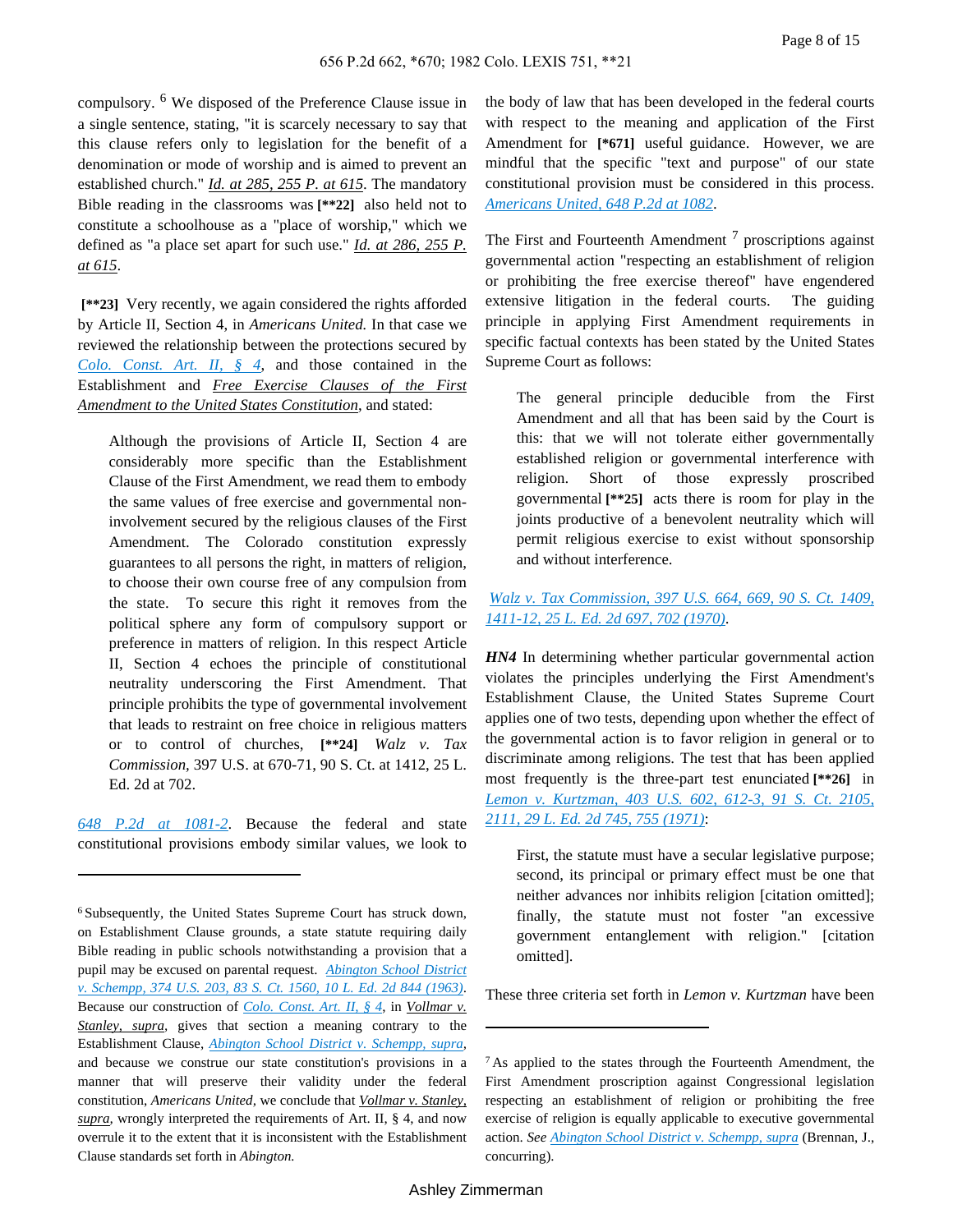viewed as "guidelines" within which to consider "the cumulative criteria developed over many years and applying to a wide range of governmental action challenged as violative of the Establishment Clause." *Tilton v. [Richardson,](http://advance.lexis.com/api/document?collection=cases&id=urn:contentItem:3S4X-DF50-003B-S200-00000-00&context=) 403 U.S. 672, 678, 91 S. Ct. [2091,](http://advance.lexis.com/api/document?collection=cases&id=urn:contentItem:3S4X-DF50-003B-S200-00000-00&context=) 2095, 29 L. Ed. 2d 790, 798 [\(1971\)](http://advance.lexis.com/api/document?collection=cases&id=urn:contentItem:3S4X-DF50-003B-S200-00000-00&context=)*.

Very recently, the United States Supreme Court held that the *Lemon v. Kurtzman* test is only to apply in analyzing laws affording a uniform benefit to all religions, and that "strict scrutiny" is appropriate in reviewing laws that discriminate among religions. *Larson v. [Valente,](http://advance.lexis.com/api/document?collection=cases&id=urn:contentItem:3S4X-5JK0-003B-S0M5-00000-00&context=) 456 U.S. 228, 102 S. Ct. 1673, 72 L. Ed. 2d 33 [\(1982\)](http://advance.lexis.com/api/document?collection=cases&id=urn:contentItem:3S4X-5JK0-003B-S0M5-00000-00&context=)*. The Court noted, however, that the same concerns reflected in the *Lemon v. Kurtzman* **[\*\*27]** criteria warranted the application of strict scrutiny to the denominationally preferential statute before it. The Court found that a Minnesota statute requiring that charitable organizations register with the state and report contributions received, but exempting those organizations that obtain more than half of their total contributions from members or affiliated organizations, clearly had the effect of preferring certain religions over others. <sup>8</sup> Applying the strict scrutiny test, the Court held the statute unconstitutional because the state had not shown that the statutory requirements were closely fitted to further a compelling governmental interest.

**[\*\*28]** *Larson v. Valente* apparently mandates the use of strict scrutiny analysis in **[\*672]** every case where governmental discrimination among religions is demonstrated and is challenged on First Amendment grounds. In considering the test to be applied in the case before us to evaluate the sufficiency of Denver's conduct under *[Colo.](http://advance.lexis.com/api/document?collection=statutes-legislation&id=urn:contentItem:5K2D-HNH0-004D-1006-00000-00&context=) [Const.](http://advance.lexis.com/api/document?collection=statutes-legislation&id=urn:contentItem:5K2D-HNH0-004D-1006-00000-00&context=) Art. II, § 4*, we find that the issues involved and the specific text and purpose of our state constitutional provision make application of strict scrutiny analysis inappropriate. In *Larson v. Valente,* the preferential effect of the statute under consideration was self-evident upon its application to different religious groups. In the present litigation, however, the existence of preferential treatment, which triggered the use of strict scrutiny in *Larson v. Valente,* remains the major unresolved point of contention. *But see [Donnelly](http://advance.lexis.com/api/document?collection=cases&id=urn:contentItem:3S4X-1J60-003B-G1VB-00000-00&context=) v. Lynch, [supra](http://advance.lexis.com/api/document?collection=cases&id=urn:contentItem:3S4X-1J60-003B-G1VB-00000-00&context=)* ("because the City's ownership and use of the nativity scene is an act which discriminates between Christian and non-Christian religions it must be evaluated under the test of strict scrutiny." (Slip op. at 16). The defendant hopes to show that inclusion of the creche in Denver's **[\*\*29]** holiday display

does not constitute preferential treatment within the meaning of the Colorado Constitution because it merely depicts the historical origins of Christmas. The plaintiffs, however, have attempted to prove that the creche cannot be divorced from its religious significance to Christians and that by including the nativity scene among the Christmas decorations Denver is giving a preference to the Christian religion. Moreover, the language of Colorado's Preference Clause is clear. *HN5* While a preference may survive an Establishment Clause challenge if justified by, and closely tailored to the furtherance of, a compelling governmental interest, *[Larson](http://advance.lexis.com/api/document?collection=cases&id=urn:contentItem:3S4X-5JK0-003B-S0M5-00000-00&context=) v. [Valente,](http://advance.lexis.com/api/document?collection=cases&id=urn:contentItem:3S4X-5JK0-003B-S0M5-00000-00&context=) supra,* the Preference Clause flatly prohibits any preferential treatment cognizable under the Colorado Constitution.<sup>9</sup>

**[\*\*30]** While the strict scrutiny test applied in *Larson v. Valente* was not designed to aid in the sensitive line-drawing process necessary to determine whether particular governmental activity constitutes unconstitutional preferential treatment of religion,  $10$  we believe that the test set forth in *Lemon v. [Kurtzman,](http://advance.lexis.com/api/document?collection=cases&id=urn:contentItem:3S4X-DF50-003B-S1YY-00000-00&context=) supra,* was specifically formulated for this purpose. Recognizing that the Establishment Clause does not contain "precisely stated constitutional prohibitions," the United States Supreme Court formulated the three-part test in *Lemon v. Kurtzman* with reference to the "three main evils against which the Establishment Clause was intended to afford protection" to aid in determining whether particular governmental conduct crosses the line into the zone of forbidden activity. *403 U.S. at 612, 91 S. Ct. at [2111,](http://advance.lexis.com/api/document?collection=cases&id=urn:contentItem:3S4X-DF50-003B-S1YY-00000-00&context=) 29 L. Ed. 2d at [755](http://advance.lexis.com/api/document?collection=cases&id=urn:contentItem:3S4X-DF50-003B-S1YY-00000-00&context=)*. Our state constitutional provision which, like the Establishment Clause,  $^{11}$  prohibits "preferential treatment to religion in general or to any denomination in particular," *[Americans](http://advance.lexis.com/api/document?collection=cases&id=urn:contentItem:3RX4-1880-003D-9160-00000-00&context=) United, supra, 648 P.2d at 1082*, also does not specifically enumerate the types of governmental conduct that

<sup>8</sup> The United States Supreme Court agreed with the Eighth Circuit Court of Appeals' observation in the case under review that the statute distinguishes between well-established churches with strong membership financial support, on the one hand, and new churches without such a constituency, as well as churches with a policy of favoring public solicitation, on the other.

<sup>&</sup>lt;sup>9</sup> We recognize the possibility that the preferences referred to in *Larson v. [Valente,](http://advance.lexis.com/api/document?collection=cases&id=urn:contentItem:3S4X-5JK0-003B-S0M5-00000-00&context=) supra,* and those comprehended within the Preference Clause may not be precisely the same notwithstanding the fact that the federal and state constitutional provisions embody common values.

<sup>10</sup> The United States Supreme Court has long recognized that *HN6* total separation between church and state is not mandated by the Establishment Clause and is not possible in an absolute sense. *E.g., Lemon v. [Kurtzman,](http://advance.lexis.com/api/document?collection=cases&id=urn:contentItem:3S4X-DF50-003B-S1YY-00000-00&context=) supra, 403 U.S. at 614, 91 S. Ct. at 2112, 29 L. Ed. 2d at [756](http://advance.lexis.com/api/document?collection=cases&id=urn:contentItem:3S4X-DF50-003B-S1YY-00000-00&context=)*; *Zorach v. [Clauson,](http://advance.lexis.com/api/document?collection=cases&id=urn:contentItem:3S4X-JHW0-003B-S25G-00000-00&context=) 343 U.S. 306, 72 S. Ct. 679, 96 L. Ed. 954 [\(1952\)](http://advance.lexis.com/api/document?collection=cases&id=urn:contentItem:3S4X-JHW0-003B-S25G-00000-00&context=)*. We too have expressly acknowledged this fact. Americans United.

<sup>11</sup> *Everson v. Board of [Education,](http://advance.lexis.com/api/document?collection=cases&id=urn:contentItem:3S4X-JW20-003B-S146-00000-00&context=) 330 U.S. 1, 67 S. Ct. 504, 91 L. Ed. 711 [\(1947\)](http://advance.lexis.com/api/document?collection=cases&id=urn:contentItem:3S4X-JW20-003B-S146-00000-00&context=)* held that *HN7* the Establishment Clause prohibits laws that aid one religion, aid all religions, or prefer one religion over another.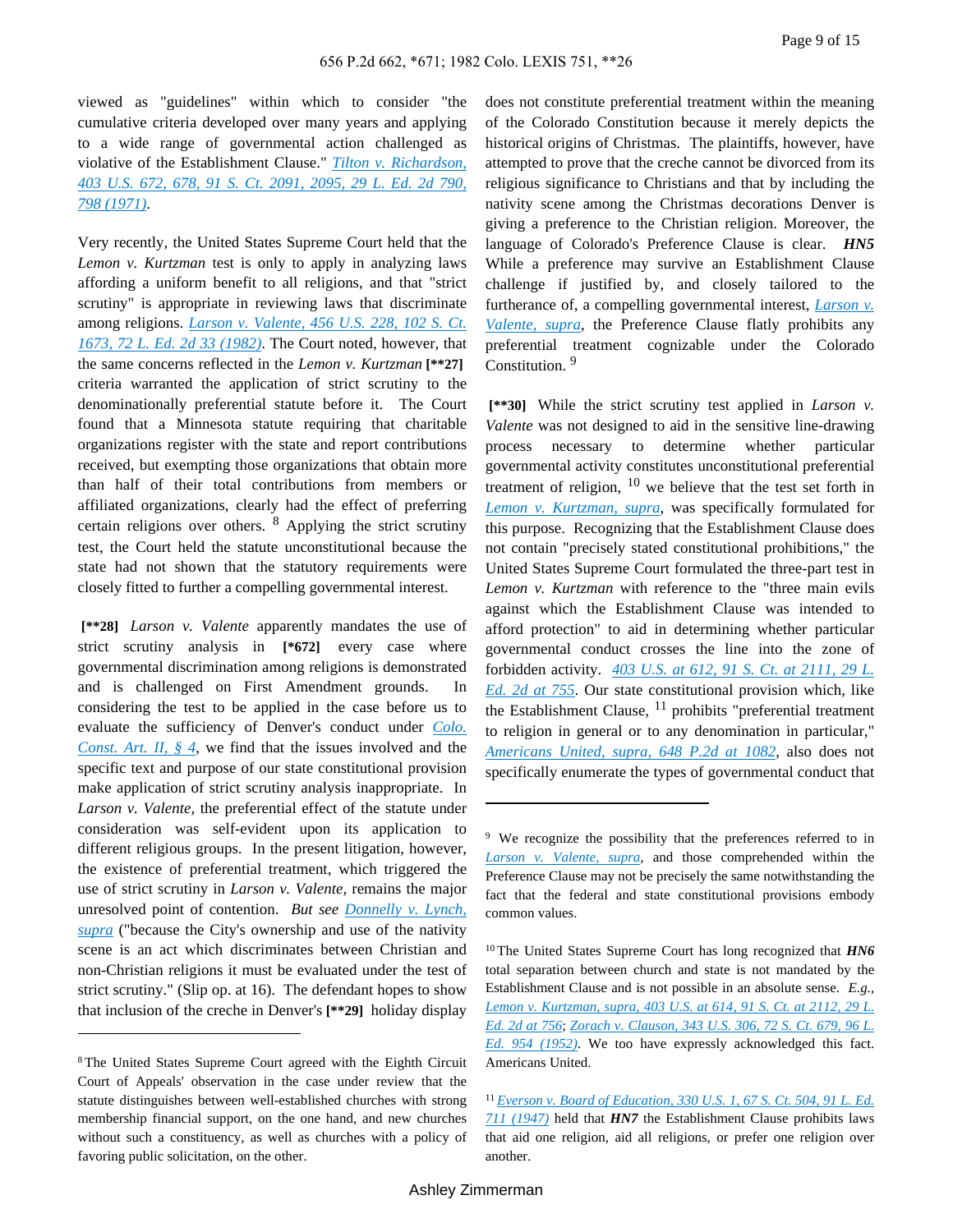are considered unconstitutional. The *Lemon v.* **[\*\*31]** *Kurtzman* test, therefore, is well-suited to a determination of the central issue in this case, taking into account the text and purpose of Article II, Section 4, and its embodiment of Establishment Clause principles. <sup>12</sup>

**[\*\*32] [\*673]** First, it cannot be doubted that if Denver's purpose in displaying the nativity scene is to sponsor or endorse the Christian religion, the Preference Clause would be violated. Second, even if Denver's purpose is wholly secular, the Preference Clause could not tolerate the nativity scene display if it has a principal or primary effect that advances the Christian religion. Finally, excessive governmental entanglement with religion would offend against the principle of constitutional neutrality embodied in Article II, Section 4. *See Americans United.* In applying the test of *Lemon v. Kurtzman* we note that failure to satisfy any one of the three criteria would establish violation of the Preference Clause.

We now proceed to test the evidence adduced by the plaintiffs against the *Lemon v. Kurtzman* criteria to determine whether the plaintiffs have established a prima facie case sufficient to survive a motion to dismiss.  $^{13}$ 

**[\*\*33]** 2.

<sup>12</sup> The United States District Court in *Citizens Concerned I* and *Citizens Concerned II* applied the *Lemon v. Kurtzman* test to determine whether the Establishment Clause was violated by Denver's nativity scene display. Although these cases were decided before *Larson v. [Valente,](http://advance.lexis.com/api/document?collection=cases&id=urn:contentItem:3S4X-5JK0-003B-S0M5-00000-00&context=) supra,* the strict scrutiny test, as previously discussed, would seem to become applicable only after a determination has been made that the government is according differential treatment to various religions, the central issue of *Citizens Concerned I* and *Citizens Concerned II.*

<sup>13</sup> Challenges to governmental nativity scene displays under the Establishment Clause have been rewarded with success in some federal cases. *[Donnelly](http://advance.lexis.com/api/document?collection=cases&id=urn:contentItem:3S4N-KFT0-0039-S31H-00000-00&context=) v. Lynch, 525 F. Supp. 1150 (D.R.I. 1981)*, *aff'd, 691 F.2d 1029 (1st Cir. [1982\)](http://advance.lexis.com/api/document?collection=cases&id=urn:contentItem:3S4X-1J60-003B-G1VB-00000-00&context=)*; *Citizens Concerned I, rev'd on other grounds, 628 F.2d 1289 (10th Cir. [1980\)](http://advance.lexis.com/api/document?collection=cases&id=urn:contentItem:3S4X-9NC0-0039-W26G-00000-00&context=)*; *see Allen v. [Hickel,](http://advance.lexis.com/api/document?collection=cases&id=urn:contentItem:3S4X-M9D0-0039-X4MG-00000-00&context=) 138 U.S. App. D.C. 31, 424 F.2d 944 [\(1970\)](http://advance.lexis.com/api/document?collection=cases&id=urn:contentItem:3S4X-M9D0-0039-X4MG-00000-00&context=)*. *Citizens Concerned II* reached the opposite result, as have other federal courts on somewhat analogous facts. *Cf. Florey v. Sioux Falls School [District,](http://advance.lexis.com/api/document?collection=cases&id=urn:contentItem:3S4X-FXK0-0039-W25Y-00000-00&context=) 619 F.2d 1311 (8th Cir. [1980\)](http://advance.lexis.com/api/document?collection=cases&id=urn:contentItem:3S4X-FXK0-0039-W25Y-00000-00&context=)*, *cert. denied, 449 U.S. 987, 101 S. Ct. 409, 66 L. Ed. 2d 251 (1980)* (rejecting First Amendment challenge to school board policy statement and rules relating to public school programs in observance of religious holidays); *[Anderson](http://advance.lexis.com/api/document?collection=cases&id=urn:contentItem:3S4X-1K40-0039-X35J-00000-00&context=) v. Salt Lake City [Corporation,](http://advance.lexis.com/api/document?collection=cases&id=urn:contentItem:3S4X-1K40-0039-X35J-00000-00&context=) 475 F.2d 29 (10th Cir. 1973)*, *cert. denied, 414 U.S. 879, 94 S. Ct. 50, 38 L. Ed. 2d 124 (1973)* (placement of permanent monument inscribed with Ten Commandments and religious symbols on courthouse grounds held not to violate Establishment Clause).

In a trial to the court a motion to dismiss at the conclusion of the plaintiff's evidence must be evaluated pursuant to *HN8 [C.R.C.P.](http://advance.lexis.com/api/document?collection=statutes-legislation&id=urn:contentItem:5FXT-9HB0-01JM-N1YJ-00000-00&context=) 41(b)(1)*, which provides, in pertinent part:

After the plaintiff, in an action tried by the court without a jury, has completed the presentation of his evidence, the defendant, without waiving his right to offer evidence in the event the motion is not granted, may move for a dismissal on the ground that upon the facts and the law the plaintiff has shown no right to relief. The court as trier of the facts may then determine them and render judgment against the plaintiff or may decline to render judgment until the close of all the evidence. If the court renders judgment on the merits against the plaintiff, the court shall make findings as provided in *Rule [52\(a\)](http://advance.lexis.com/api/document?collection=statutes-legislation&id=urn:contentItem:5FXT-9HB0-01JM-N202-00000-00&context=)*.

*[Central](http://advance.lexis.com/api/document?collection=cases&id=urn:contentItem:3RX4-1K20-003D-9386-00000-00&context=) City Opera House Ass'n v. Brown, 191 Colo. 372, 553 P.2d 64 [\(1976\)](http://advance.lexis.com/api/document?collection=cases&id=urn:contentItem:3RX4-1K20-003D-9386-00000-00&context=)*; *Kvols v. [Lonsdale,](http://advance.lexis.com/api/document?collection=cases&id=urn:contentItem:3RX4-2730-003D-92DP-00000-00&context=) 164 Colo. 125, 433 P.2d 330 [\(1967\)](http://advance.lexis.com/api/document?collection=cases&id=urn:contentItem:3RX4-2730-003D-92DP-00000-00&context=)*; *Teodonno v. [Bachman,](http://advance.lexis.com/api/document?collection=cases&id=urn:contentItem:3RX4-25V0-003D-925F-00000-00&context=) 158 Colo. 1, 404 P.2d 284 [\(1965\)](http://advance.lexis.com/api/document?collection=cases&id=urn:contentItem:3RX4-25V0-003D-925F-00000-00&context=)*. This was the standard that should have been applied in ruling on Denver's motion to dismiss.

Counsel for Denver, however, couched the motion in terms of the asserted failure of the **[\*\*34]** plaintiffs to establish a prima facie case "even looking at the evidence in the light most favorable to them." The plaintiffs met this argument by urging that a prima facie case had been established. The trial court ruled that "even viewing the evidence [in the light] most favorable to the plaintiffs, and giving every reasonable inference that may be drawn therefrom," no violation of *[Colo.](http://advance.lexis.com/api/document?collection=statutes-legislation&id=urn:contentItem:5K2D-HNH0-004D-1006-00000-00&context=) [Const.](http://advance.lexis.com/api/document?collection=statutes-legislation&id=urn:contentItem:5K2D-HNH0-004D-1006-00000-00&context=) Art. II, § 4*, had been shown. It is apparent from the record that counsel and the court erroneously assumed that the standards applicable to a motion for a directed verdict under *[C.R.C.P.](http://advance.lexis.com/api/document?collection=statutes-legislation&id=urn:contentItem:5FXT-9HB0-01JM-N1YY-00000-00&context=) 50(a)* were to be applied rather than the *[C.R.C.P.](http://advance.lexis.com/api/document?collection=statutes-legislation&id=urn:contentItem:5FXT-9HB0-01JM-N1YJ-00000-00&context=) [41\(b\)\(1\)](http://advance.lexis.com/api/document?collection=statutes-legislation&id=urn:contentItem:5FXT-9HB0-01JM-N1YJ-00000-00&context=)* procedure and criteria. *See e.g., [Nettrour](http://advance.lexis.com/api/document?collection=cases&id=urn:contentItem:3RRM-WYX0-0040-0185-00000-00&context=) v. J.C. [Penney](http://advance.lexis.com/api/document?collection=cases&id=urn:contentItem:3RRM-WYX0-0040-0185-00000-00&context=) Co., 146 Colo. 150, 360 P.2d 964 (1961)*. On this appeal no party has challenged the correctness of the standards adopted by the trial court. In discussing the standards to be applied in ruling on a motion for dismissal at the conclusion of the plaintiff's case in a court trial, however, we have stated

*HN9* [\*674] It is true that when reviewing a dismissal entered at the conclusion of the plaintiffs' evidence in a jury trial, the rule urged by the plaintiffs that the evidence **[\*\*35]** must be viewed in the light most favorable to the plaintiffs is applicable. [Citations omitted.] But when the trial is to the court, as it was here, the trial court is the finder of fact and may make its findings and render judgment against the plaintiffs at the close of the plaintiffs' case. *Rule [41\(b\)](http://advance.lexis.com/api/document?collection=statutes-legislation&id=urn:contentItem:5FXT-9HB0-01JM-N1YJ-00000-00&context=)*.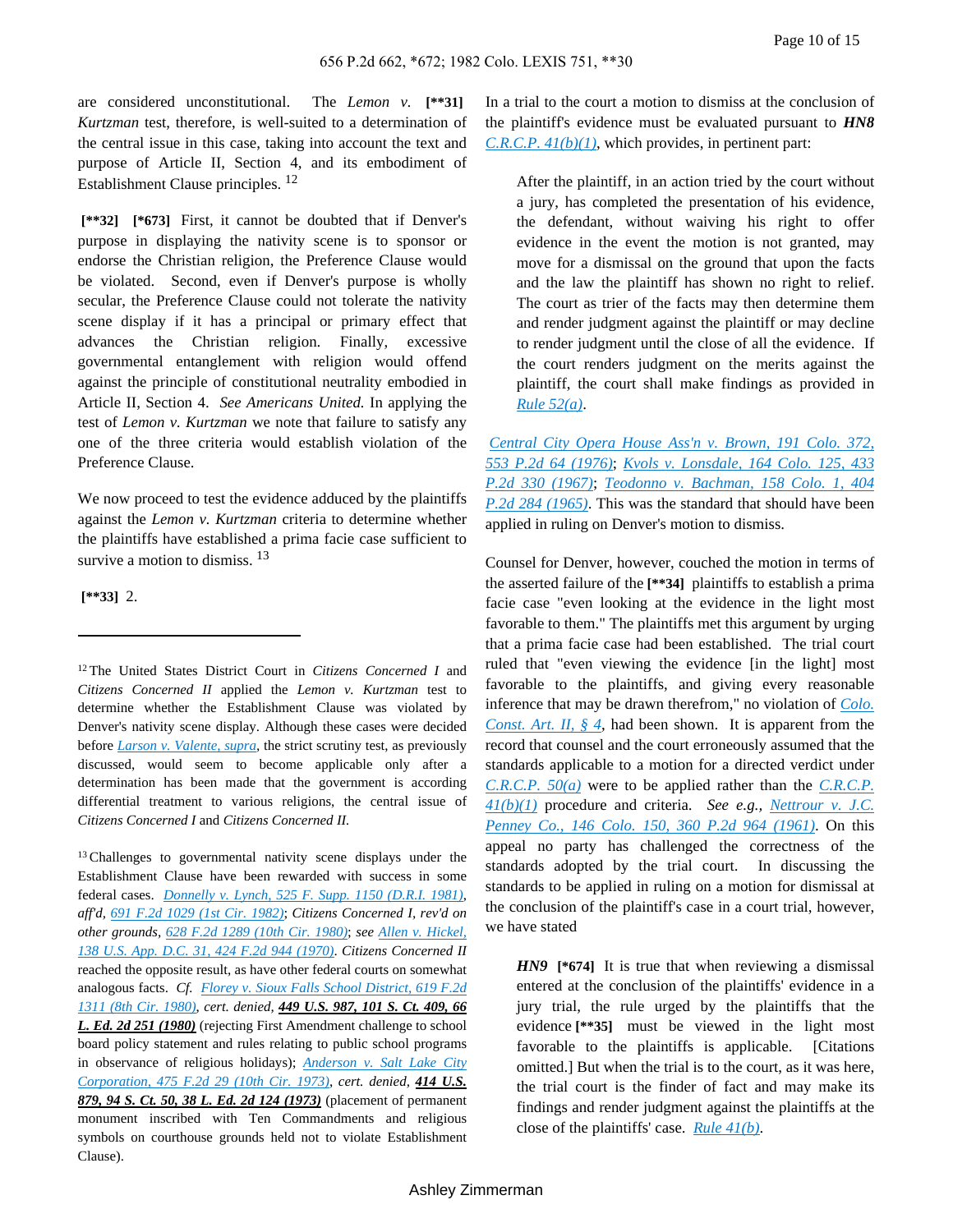*Teodonno v. [Buchman,](http://advance.lexis.com/api/document?collection=cases&id=urn:contentItem:3RX4-25V0-003D-925F-00000-00&context=) supra, 158 Colo. at 4, 404 P.2d at [285](http://advance.lexis.com/api/document?collection=cases&id=urn:contentItem:3RX4-25V0-003D-925F-00000-00&context=)*; *accord, [Central](http://advance.lexis.com/api/document?collection=cases&id=urn:contentItem:3RX4-1K20-003D-9386-00000-00&context=) City Opera House Ass'n v. Brown, [supra;](http://advance.lexis.com/api/document?collection=cases&id=urn:contentItem:3RX4-1K20-003D-9386-00000-00&context=) Kvols v. [Lonsdale,](http://advance.lexis.com/api/document?collection=cases&id=urn:contentItem:3RX4-2730-003D-92DP-00000-00&context=) supra.*

*HN10* It is apparent without exploring the precise contours of a judge's authority in ruling on a motion under *[C.R.C.P.](http://advance.lexis.com/api/document?collection=statutes-legislation&id=urn:contentItem:5FXT-9HB0-01JM-N1YJ-00000-00&context=) [41\(b\)\(1\)](http://advance.lexis.com/api/document?collection=statutes-legislation&id=urn:contentItem:5FXT-9HB0-01JM-N1YJ-00000-00&context=)* that the test that a plaintiff must meet under that rule is more exacting than the one applied under *[C.R.C.P.](http://advance.lexis.com/api/document?collection=statutes-legislation&id=urn:contentItem:5FXT-9HB0-01JM-N1YY-00000-00&context=) 50(a)*, where all evidence must be viewed in the light most favorable to the plaintiffs. Therefore, if the trial court was correct in ruling that the plaintiffs failed to meet even the less demanding requirements of *[C.R.C.P.](http://advance.lexis.com/api/document?collection=statutes-legislation&id=urn:contentItem:5FXT-9HB0-01JM-N1YY-00000-00&context=) 50(a)*, it might well be argued that its order of dismissal should stand because plaintiffs would not have been prejudiced by the choice of an incorrect but less demanding test. <sup>14</sup>

**[\*\*36]** We need not resolve the case on this basis, however, for a review of the trial court's ruling under the standard applied by it persuades us that the ruling is incorrect when tested by that criterion. Therefore, the judgment must be reversed.

a.

The first inquiry under *Lemon v. [Kurtzman,](http://advance.lexis.com/api/document?collection=cases&id=urn:contentItem:3S4X-DF50-003B-S1YY-00000-00&context=) supra,* is whether the governmental purpose is secular. The record before us contains no direct evidence of Denver's purpose in making the creche part of the Christmas display on the steps of the City and County Building. We note that in the two separate United States District Court proceedings relating to the predecessors of the 1981 display in question here Denver presented evidence of purpose that led the district court in *Citizens Concerned II* to find that Denver had "shown a sufficient secular legislative purpose for its sponsorship of the display and the inclusion of a creche in that display." *526 F. [Supp.](http://advance.lexis.com/api/document?collection=cases&id=urn:contentItem:3S4N-JM00-0039-S27F-00000-00&context=) at* *[1311](http://advance.lexis.com/api/document?collection=cases&id=urn:contentItem:3S4N-JM00-0039-S27F-00000-00&context=)*. In *Citizens Concerned I,* based on a somewhat different evidentiary presentation, the trial court found that Denver's claim of secular purpose was troublesome in light of conflicting evidence, but held that it was unnecessary to make a definite finding because of its **[\*\*37]** ruling that the creche display could not pass the effects test or the entanglement test under *Lemon v. [Kurtzman,](http://advance.lexis.com/api/document?collection=cases&id=urn:contentItem:3S4X-DF50-003B-S1YY-00000-00&context=) supra.*

In the instant case the limited evidence before the trial court supports no single inference about Denver's intent in including the creche in its lighting display. The evidence is as consistent with an intent merely to depict a collection of items having historical significance in the development of the traditions of Christmas as with an intent to endorse the religious significance that the creche possesses for the members of the Christian faith. We hold that the plaintiffs failed to establish a prima facie case that Denver had a nonsecular purpose in making **[\*675]** the nativity scene part of the Christmas display.

b.

We next address the question of the effect of Denver's holiday display. *HN11* In evaluating whether the nativity scene has a principal or primary effect that neither advances nor inhibits religion, we follow the lead of the United States Supreme Court in holding that it is sufficient to establish a constitutional violation if one of the principal or primary effects is the advancement or inhibition of religion; *i.e.,* we recognize that for **[\*\*38]** the purpose of this test the display may have more than one principal or primary effect. *[Committee](http://advance.lexis.com/api/document?collection=cases&id=urn:contentItem:3S4X-CSB0-003B-S21R-00000-00&context=) for Public Education v. Nyquist, 413 U.S. 756, [783-84,](http://advance.lexis.com/api/document?collection=cases&id=urn:contentItem:3S4X-CSB0-003B-S21R-00000-00&context=) n. 39, 93 S. Ct. 2955, 2971 n. 39, 37 L. Ed. 2d 948, 969 n. 39 [\(1973\)](http://advance.lexis.com/api/document?collection=cases&id=urn:contentItem:3S4X-CSB0-003B-S21R-00000-00&context=)*.

The trial court's ruling indicates that the plaintiffs have established no more than that they themselves were offended by the display. We believe this assigns an inappropriately narrow scope to that evidence in light of the *[C.R.C.P.](http://advance.lexis.com/api/document?collection=statutes-legislation&id=urn:contentItem:5FXT-9HB0-01JM-N1YY-00000-00&context=) 50(a)* standard, utilized by the trial court, requiring that the evidence be considered in the light most favorable to the plaintiff.

Giving appropriate scope to the plaintiffs' evidence, and drawing all reasonable inferences in favor of the plaintiffs, as *[C.R.C.P.](http://advance.lexis.com/api/document?collection=statutes-legislation&id=urn:contentItem:5FXT-9HB0-01JM-N1YY-00000-00&context=) 50(a)* requires, that evidence was adequate to establish that the creche represents Christianity and that it has an inherent religious significance that is not lost by inclusion among other display elements representing the secular side of the Christmas holiday. Supportive of this opinion evidence is the testimony that some people held religious observances, singly and in groups, before the nativity scene. The placement of the creche on the steps of the seat of government **[\*\*39]** of the City and County of Denver had the effect upon several

<sup>14</sup> *See [Central](http://advance.lexis.com/api/document?collection=cases&id=urn:contentItem:3RX4-1K20-003D-9386-00000-00&context=) City Opera House Ass'n v. Brown, supra, 191 Colo. at 377, 553 [P.2d](http://advance.lexis.com/api/document?collection=cases&id=urn:contentItem:3RX4-1K20-003D-9386-00000-00&context=) at 67*: "If the district court . . . . found that the plaintiff had not established a prima facie case, it follows that the court of necessity was ruling that the plaintiff was not entitled to recover under the evidence." While the trial court in its discretion has the option of declining to consider a defendant's motion to dismiss under *[C.R.C.P.](http://advance.lexis.com/api/document?collection=statutes-legislation&id=urn:contentItem:5FXT-9HB0-01JM-N1YJ-00000-00&context=) 41(b)(1)*, we have previously reviewed a trial court's dismissal that was based on the inappropriate standards of *[C.R.C.P.](http://advance.lexis.com/api/document?collection=statutes-legislation&id=urn:contentItem:5FXT-9HB0-01JM-N1YY-00000-00&context=) [50\(a\)](http://advance.lexis.com/api/document?collection=statutes-legislation&id=urn:contentItem:5FXT-9HB0-01JM-N1YY-00000-00&context=)* rather than remanding the case to the trial court for a ruling under the correct *[C.R.C.P.](http://advance.lexis.com/api/document?collection=statutes-legislation&id=urn:contentItem:5FXT-9HB0-01JM-N1YJ-00000-00&context=) 41(b)(1)* standards. *[Central](http://advance.lexis.com/api/document?collection=cases&id=urn:contentItem:3RX4-1K20-003D-9386-00000-00&context=) City Opera House Ass'n v. [Brown,](http://advance.lexis.com/api/document?collection=cases&id=urn:contentItem:3RX4-1K20-003D-9386-00000-00&context=) supra; People ex rel. [Dunbar](http://advance.lexis.com/api/document?collection=cases&id=urn:contentItem:3RX4-1XR0-003D-90T4-00000-00&context=) v. Lee Optical Co. of [Denver,](http://advance.lexis.com/api/document?collection=cases&id=urn:contentItem:3RX4-1XR0-003D-90T4-00000-00&context=) 168 Colo. 345, 452 P.2d 21 (1969)*. On another occasion, we chose to review a trial court's order of dismissal pursuant to *[C.R.C.P.](http://advance.lexis.com/api/document?collection=statutes-legislation&id=urn:contentItem:5FXT-9HB0-01JM-N1YJ-00000-00&context=)*  $41(b)(1)$  by drawing from the record every reasonable inference in favor of the plaintiff when the trial court had failed to make any findings of fact. *Reed v. United States [Fidelity](http://advance.lexis.com/api/document?collection=cases&id=urn:contentItem:3RX4-1T60-003D-951K-00000-00&context=) and [Guaranty](http://advance.lexis.com/api/document?collection=cases&id=urn:contentItem:3RX4-1T60-003D-951K-00000-00&context=) Co., 176 Colo. 568, 491 P.2d 1377 (1971)*.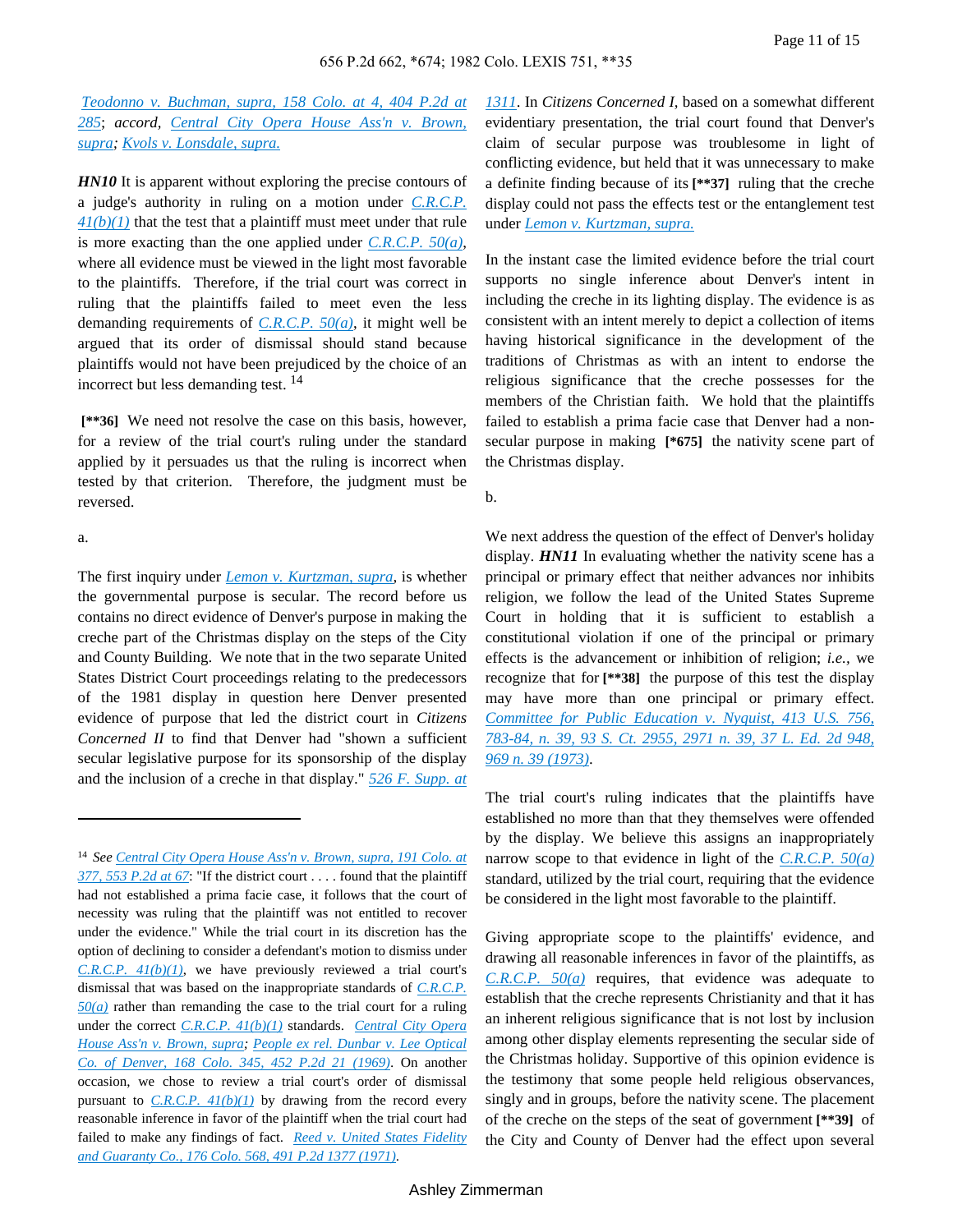witnesses of causing them to believe that Denver endorses the religious message that the nativity scene represents. Based on this perception of the display, two of the witnesses testified that to them it represented a preference by Denver of the Christian religion over all others. It is a reasonable inference from this evidence that other persons with similar backgrounds would draw the same conclusions. We may infer as well from the religious observances held at the scene of the creche that some Christians would also view the display as a governmental endorsement of Christian religious values. We conclude that the plaintiffs have established a prima facie case that a principal or primary effect of the display is to advance the Christian religion by causing a substantial number of persons to perceive Denver to be expressing a preference for that religion contrary to *Colo. [Const.](http://advance.lexis.com/api/document?collection=statutes-legislation&id=urn:contentItem:5K2D-HNH0-004D-1006-00000-00&context=) Art. II, § [4](http://advance.lexis.com/api/document?collection=statutes-legislation&id=urn:contentItem:5K2D-HNH0-004D-1006-00000-00&context=)*. <sup>15</sup> Because the plaintiffs have established a prima facie case as to one of the three applicable criteria, the judgment of the district court must be reversed. However, for the guidance of the trial court, we go on to consider **[\*\*40]** briefly the third *Lemon v. Kurtzman* test.

c.

*HN12* The excessive entanglement test involves a dual inquiry. We must first ask whether excessive administrative entanglement exists, *Lemon v. [Kurtzman,](http://advance.lexis.com/api/document?collection=cases&id=urn:contentItem:3S4X-DF50-003B-S1YY-00000-00&context=) supra,* and then inquire whether governmental action is productive of "continuing political strife over aid to religion," *[Committee](http://advance.lexis.com/api/document?collection=cases&id=urn:contentItem:3S4X-CSB0-003B-S21R-00000-00&context=) for Public [Education](http://advance.lexis.com/api/document?collection=cases&id=urn:contentItem:3S4X-CSB0-003B-S21R-00000-00&context=) v. Nyquist, supra, 413 U.S. at 794, 93 S. Ct. at [2976,](http://advance.lexis.com/api/document?collection=cases&id=urn:contentItem:3S4X-CSB0-003B-S21R-00000-00&context=) 37 L. Ed. 2d at 975*; *but see [Donnelly](http://advance.lexis.com/api/document?collection=cases&id=urn:contentItem:3S4X-1J60-003B-G1VB-00000-00&context=) v. Lynch, 691 F.2d 1029 (1st Cir. [1982\)](http://advance.lexis.com/api/document?collection=cases&id=urn:contentItem:3S4X-1J60-003B-G1VB-00000-00&context=)*.

Whether particular governmental action fosters excessive entanglement with religion **[\*\*41]** is a question that has caused courts much difficulty. A clear illustration of this is to be found in the divergent views on this matter contained in *Citizens Concerned I* and *Citizens Concerned II,* each involving Denver's holiday display. Based on an evidentiary presentation similar to that in *Citizens [\*676] Concerned II,* the court in *Citizens Concerned I* found administrative entanglement by reason of the perception of affiliation between government and religion created in the minds of the people by Denver's inclusion of the nativity scene in the Christmas display. It also found an ample showing of the forbidden divisiveness in the evidence reflecting an emotional

intensity in those favoring the display as well as those opposing it. *See also [Donnelly](http://advance.lexis.com/api/document?collection=cases&id=urn:contentItem:3S4N-KFT0-0039-S31H-00000-00&context=) v. Lynch, 525 F. Supp. 1150 [\(D.R.I.](http://advance.lexis.com/api/document?collection=cases&id=urn:contentItem:3S4N-KFT0-0039-S31H-00000-00&context=) 1981)*; *aff'd. 691 F.2d 1029 (1st Cir. [1982\)](http://advance.lexis.com/api/document?collection=cases&id=urn:contentItem:3S4X-1J60-003B-G1VB-00000-00&context=)*. The court in *Citizens Concerned II,* however, observed that "in light of the secular purpose of the total display and a non-religious primary effect, no religious group or groups are being benefited and divisiveness on religious lines is not likely to be intensified." *508 F. [Supp.](http://advance.lexis.com/api/document?collection=cases&id=urn:contentItem:3S4N-TKP0-0039-S0YK-00000-00&context=) at 829*. The *Citizens Concerned II* court **[\*\*42]** held that any other ruling would be unfaithful to the common sense approach to Establishment Clause questions mandated by *Zorach v. [Clauson,](http://advance.lexis.com/api/document?collection=cases&id=urn:contentItem:3S4X-JHW0-003B-S25G-00000-00&context=) 343 U.S. 306, 72 S. Ct. 679, 96 L. Ed. 954 [\(1952\)](http://advance.lexis.com/api/document?collection=cases&id=urn:contentItem:3S4X-JHW0-003B-S25G-00000-00&context=)*.

The entanglement test involves sensitive and complex determinations to draw the line between permissible and forbidden governmental administrative entanglement and in assessing when political strife is promoted to a constitutionally unacceptable degree. For the present it is sufficient to say that the testimony of the witnesses, summarized earlier in this opinion, is indicative of a politically divisive impact caused by Denver's display of the creche.

B.

We now address the plaintiffs' claims of error with regard to four separate evidentiary rulings of the trial court. We find that the trial court committed error in one of these evidentiary rulings and accordingly instruct the trial court to consider such evidence on remand.

The plaintiffs claim that reversible error occurred when the court and counsel for the defendant questioned witnesses about their religious beliefs in violation of *HN13 [C.R.E.](http://advance.lexis.com/api/document?collection=statutes-legislation&id=urn:contentItem:5FXT-9HG0-01JM-N39P-00000-00&context=) 610*, which provides:

Evidence of the beliefs or opinions of a witness on matters **[\*\*43]** of religion is not admissible for the purposes of showing that by reason of their nature his credibility is impaired or enhanced.

There is no indication in the record that the trial court admitted this evidence for the sole purpose of impeaching or enhancing credibility of the witnesses.  $16$  On the other hand, the evidence is relevant to the determination of other questions, including the plaintiffs' standing to sue, the personal knowledge of certain witnesses as to religious practices about which they testified, and the basis for

<sup>&</sup>lt;sup>15</sup> The location of the nativity scene, on the steps of Denver's seat of government, can be seen as symbolically significant, lending credence to the witnesses' testimony that they perceived the display as an expression of governmental religious preference. *Cf. L. Tribe, American Constitutional Law* § 14-5 (1978) (inclusion of religious elements in school activities is reflective of symbolic governmental support for the religious activity).

<sup>1.</sup>

<sup>&</sup>lt;sup>16</sup> The trial court specifically reassured one witness after such questioning that "the Court is not critical of you or your beliefs any more than I would want you to be critical of mine."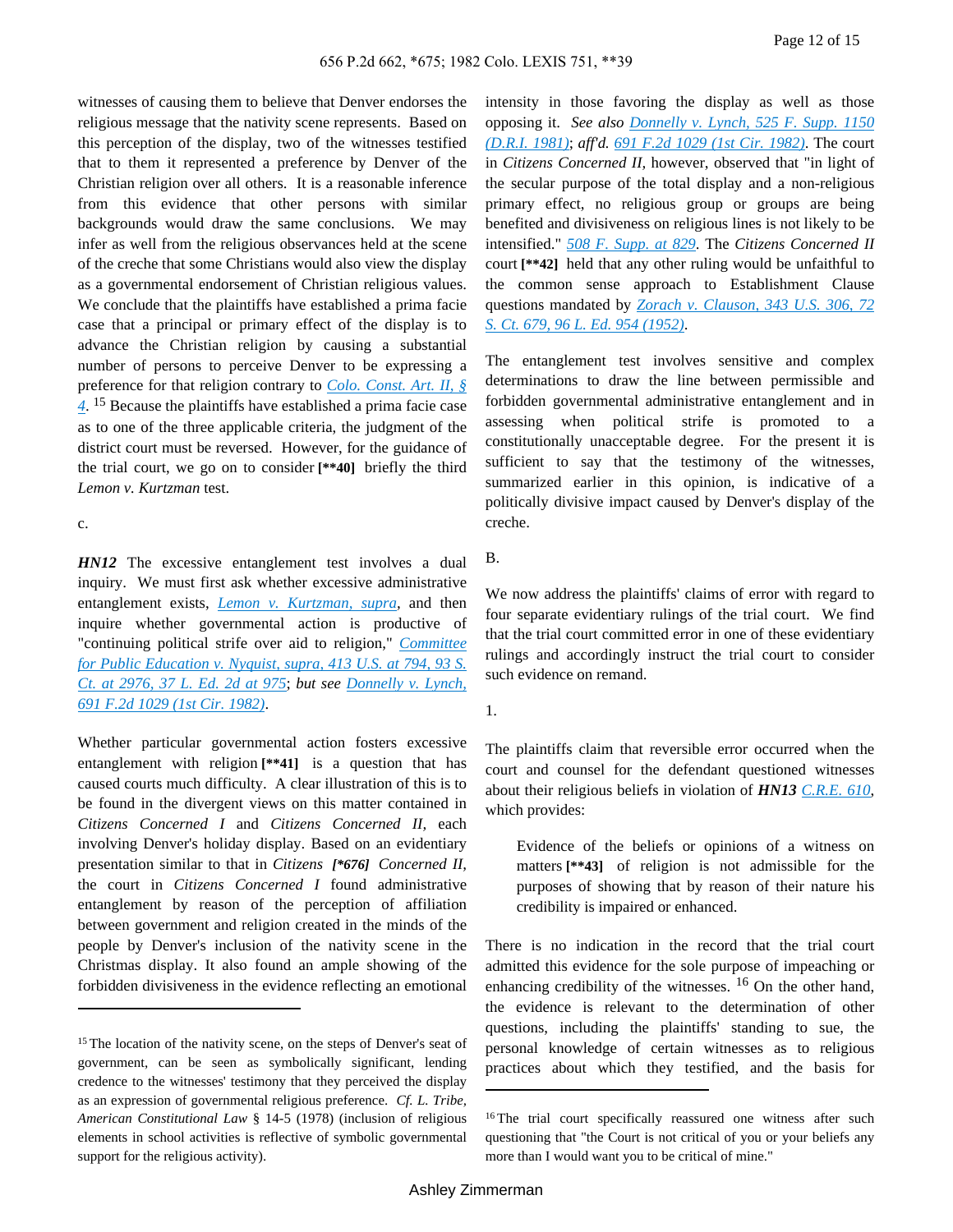witnesses' opinions that the effect of the nativity scene was to prefer the Christian religion. We find no merit in the plaintiffs' contention that questioning of the witnesses about their religious beliefs was objectionable under *[C.R.E.](http://advance.lexis.com/api/document?collection=statutes-legislation&id=urn:contentItem:5FXT-9HG0-01JM-N39P-00000-00&context=) 610*.

2.

The plaintiffs made an offer of proof at trial **[\*\*44]** that a witness would testify that, in certain countries with established religions, statues of gods representative of those religions are placed in front of government buildings. The trial court sustained the defendant's objection to this evidence on the ground of relevance. The plaintiffs argue that this evidence is relevant because it tends to establish that the municipality of Denver is acting like other governments with established religions.

*HN14* Relevant evidence is defined as that

having any tendency to make the existence of *any fact* that is of consequence to the determination of the action more probable or less probable than it would be without the evidence.

*[C.R.E.](http://advance.lexis.com/api/document?collection=statutes-legislation&id=urn:contentItem:5FXT-9HG0-01JM-N38X-00000-00&context=) 401* (emphasis added). The central facts of consequence to this case concern the actions of the municipality of Denver and the effect of those actions upon the plaintiffs and others. Activities in foreign **[\*677]** countries can in no way bear on facts of consequence to the constitutional sufficiency of Denver's actions. At most, the proffered evidence is relevant to the legal conclusion that the plaintiffs would like the courts to adopt, namely, that the display of a religious symbol in **[\*\*45]** front of a government building constitutes an establishment of a state religion. The evidence was properly excluded on relevancy grounds.

#### 3.

One witness for the plaintiffs testified that he observed what appeared to be a religious service held on the steps of city hall in front of the nativity scene and that a person who appeared to be the leader of the group stated "This is Jesus Christ, the Son of the living God who was sent by God to save the world." An objection to this statement on hearsay grounds was sustained by the court over the plaintiffs' assertion of the state of mind exception.

*HN15* Hearsay is defined by *[C.R.E.](http://advance.lexis.com/api/document?collection=statutes-legislation&id=urn:contentItem:5FXT-9HG0-01JM-N3B4-00000-00&context=) 801(c)* as

a statement other than one made by the declarant while testifying at the trial or hearing, offered in evidence to prove the truth of the matter asserted.

It is self-evident from the nature of the plaintiffs' claims that they did not offer the statement by the out-of-court declarant for the purpose of proving the truth of the statement that Jesus Christ is the Son of God. The proffered testimony is relevant to the plaintiffs' claim that the nativity scene became a "place of worship." It is the fact that the statement was made, and not **[\*\*46]** its truth or falsity, that is relevant. Therefore, it was error to exclude the statement.

This erroneous evidentiary ruling, however, did not affect a "substantial right" of the plaintiffs as required by *[C.R.E.](http://advance.lexis.com/api/document?collection=statutes-legislation&id=urn:contentItem:5FXT-9HG0-01JM-N38N-00000-00&context=) [103\(a\)](http://advance.lexis.com/api/document?collection=statutes-legislation&id=urn:contentItem:5FXT-9HG0-01JM-N38N-00000-00&context=)* to support a claim of error, because the court allowed other evidence by at least three witnesses who observed what appeared to be religious services and praying in front of the creche. We are not required to consider whether reversible error has occurred because of the procedural posture of this case. We instruct the trial court on remand to consider the proffered statement in further proceedings in this litigation.

4.

At trial, the plaintiffs requested that the trial court take judicial notice of several facts, including: (1) the nativity scene represents the birth of Jesus and the figures in the scene represent the Christian religious figures of Jesus, the Virgin Mary, and Joseph, (2) the Christian faith is a religious "denomination," and (3) the plain meaning of the word "preference" is "to single out for particular attention, to choose from others." Opposing counsel objected that these items were subject to dispute, and the trial court ruled against the plaintiffs. **[\*\*47]** We find that the trial court did not err in its rulings.

The plaintiffs' contention that the trial court did not judicially notice that the nativity scene represents the birth of Christ is not supported by the record. In the court's ruling on the motion to dismiss, that fact was judicially noticed, as well as the fact that the only religion symbolized by the nativity scene is Christian. The trial court refused to extend this ruling, however, to a finding that the nativity scene exclusively represents a Christian religious event because that question is subject to reasonable dispute within the context of this litigation. *[C.R.E.](http://advance.lexis.com/api/document?collection=statutes-legislation&id=urn:contentItem:5FXT-9HG0-01JM-N38T-00000-00&context=) 201*.

*HN16* Under the Colorado Rules of Evidence, only "adjudicative facts" may be judicially noticed, and any such fact

must be one not subject to reasonable dispute in that it is either (1) generally known within the territorial jurisdiction of the trial court or (2) capable of accurate and ready determination by resort to sources whose accuracy cannot reasonably be questioned.

*[C.R.E.](http://advance.lexis.com/api/document?collection=statutes-legislation&id=urn:contentItem:5FXT-9HG0-01JM-N38T-00000-00&context=) 201 (b)*. Any fact judicially noticed is deemed conclusively established in a civil case. *C.R.E. [201\(g\)](http://advance.lexis.com/api/document?collection=statutes-legislation&id=urn:contentItem:5FXT-9HG0-01JM-N38T-00000-00&context=)*.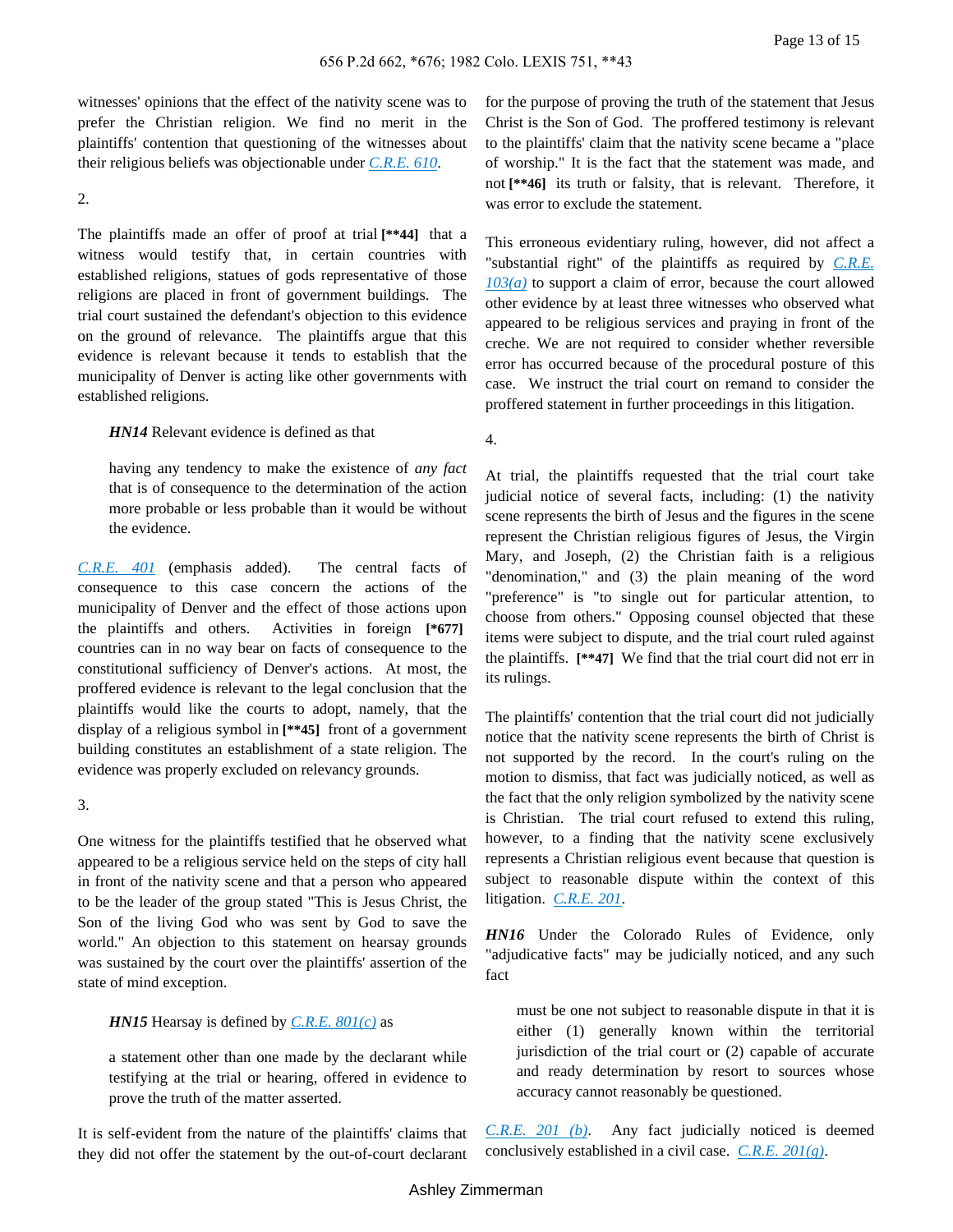Advisory Committee notes to *[Federal](http://advance.lexis.com/api/document?collection=statutes-legislation&id=urn:contentItem:4YF7-GM41-NRF4-4120-00000-00&context=) Rule of [Evidence](http://advance.lexis.com/api/document?collection=statutes-legislation&id=urn:contentItem:4YF7-GM41-NRF4-4120-00000-00&context=) [\*\*48] 201*, which is identical to the Colorado rule, define legislative facts, as opposed to adjudicative facts, as "those which have relevance to legal reasoning and **[\*678]** the lawmaking process, whether in the formulation of a legal principle or ruling by a judge or court or in the enactment of a legislative body." Federal Rules of Evidence, Note to Subdivision (a) of *[Rule](http://advance.lexis.com/api/document?collection=statutes-legislation&id=urn:contentItem:4YF7-GM41-NRF4-4120-00000-00&context=) 201*, Notes of Advisory Committee on Proposed Rules. The comment further explains that such facts are needed in thinking about difficult questions of law and policy and are, therefore, usually outside the domain of the "clearly indisputable."

The words "denomination" and "preference" are key terms in the constitutional provision under consideration, and the definition of these terms will, in part, eventually determine the relative rights of the parties. In making its final legal conclusion about the meaning of these terms within the context of *Colo. [Const.](http://advance.lexis.com/api/document?collection=statutes-legislation&id=urn:contentItem:5K2D-HNH0-004D-1006-00000-00&context=) Art. II, § 4*, the court should be free to accept or reject several relevant "legislative facts," such as the dictionary definitions of these terms, the use of these words in other cases, and the probable intent of the drafters of the constitution as indicated **[\*\*49]** by any historical facts. Acceptance of the plaintiffs' definition of these terms would foreclose the court's proper consideration of several fact and policy questions. These items, therefore, are not subject to the judicial notice rule, and the trial court's ruling was correct. VI.

Because we conclude that the plaintiffs established a prima facie case, further proceedings will be required. The trial court in its discretion may permit the plaintiffs to reopen their case to present further evidence in light of the additional guidance on appropriate legal principles contained in this opinion. Should the defendant renew its motion for dismissal after any such additional evidence is received, that motion should be tested under the appropriate *[C.R.C.P.](http://advance.lexis.com/api/document?collection=statutes-legislation&id=urn:contentItem:5FXT-9HB0-01JM-N1YJ-00000-00&context=) 41(b)(1)* standards and procedures.

We vacate the order of dismissal and remand this case to the trial court for further proceedings in accordance with the views expressed in this opinion.

#### JUSTICE ERICKSON dissents.

CHIEF JUSTICE HODGES and JUSTICE LEE join in the dissent.

#### **Dissent by:** ERICKSON

### **Dissent**

JUSTICE ERICKSON dissenting:

I dissent because I do not believe that the plaintiffs have established their standing to bring suit under **[\*\*50]** *[Colo.](http://advance.lexis.com/api/document?collection=statutes-legislation&id=urn:contentItem:5K2D-HNH0-004D-1006-00000-00&context=) [Const.](http://advance.lexis.com/api/document?collection=statutes-legislation&id=urn:contentItem:5K2D-HNH0-004D-1006-00000-00&context=) art. II, § 4*. I would therefore find that the plaintiffs have failed to establish the minimum requirements for standing to assert the constitutional issues in this case and uphold the trial court's dismissal of the plaintiffs' case.

Standing is a prudential doctrine designed to ensure that the judiciary does not become involved in an issue until there are adverse parties who can demonstrate a "distinct and palpable injury" which is "likely to be redressed if the requested relief is granted." *[Gladstone](http://advance.lexis.com/api/document?collection=cases&id=urn:contentItem:3S4X-89C0-003B-S26B-00000-00&context=) Realtors v. Village of Bellwood, 441 U.S. 91, 99 S. Ct. 1601, 60 L. Ed. 2d 66 [\(1979\)](http://advance.lexis.com/api/document?collection=cases&id=urn:contentItem:3S4X-89C0-003B-S26B-00000-00&context=)*; *[Warth](http://advance.lexis.com/api/document?collection=cases&id=urn:contentItem:3S4X-BGK0-003B-S1WN-00000-00&context=) v. [Seldin,](http://advance.lexis.com/api/document?collection=cases&id=urn:contentItem:3S4X-BGK0-003B-S1WN-00000-00&context=) 422 U.S. 490, 95 S. Ct. 2197, 45 L. Ed. 2d 343 (1975)*; *Dodge v. [Department](http://advance.lexis.com/api/document?collection=cases&id=urn:contentItem:3RX4-1DK0-003D-9249-00000-00&context=) of Social Services, 198 Colo. 379, 600 P.2d 70 [\(1979\)](http://advance.lexis.com/api/document?collection=cases&id=urn:contentItem:3RX4-1DK0-003D-9249-00000-00&context=)* (Dubofsky, J., specially concurring). The courts should "refrain from adjudicating 'abstract questions of wide public significance' which amount to 'generalized grievances,' pervasively shared and most appropriately addressed in the representative branches." *[Valley](http://advance.lexis.com/api/document?collection=cases&id=urn:contentItem:3S4X-5W90-003B-S2CD-00000-00&context=) Forge Christian College v. Americans United for [Separation](http://advance.lexis.com/api/document?collection=cases&id=urn:contentItem:3S4X-5W90-003B-S2CD-00000-00&context=) of [Church](http://advance.lexis.com/api/document?collection=cases&id=urn:contentItem:3S4X-5W90-003B-S2CD-00000-00&context=) and State, 454 U.S. 464, 102 S. Ct. 752, 70 L. Ed. 2d 700 [\(1982\)](http://advance.lexis.com/api/document?collection=cases&id=urn:contentItem:3S4X-5W90-003B-S2CD-00000-00&context=)*. *See also Citizens Concerned* **[\*\*51]** *[For](http://advance.lexis.com/api/document?collection=cases&id=urn:contentItem:3S4X-9NC0-0039-W26G-00000-00&context=) [Separation](http://advance.lexis.com/api/document?collection=cases&id=urn:contentItem:3S4X-9NC0-0039-W26G-00000-00&context=) of Church and State v. Denver, 628 F.2d 1289 (10th Cir. [1980\)](http://advance.lexis.com/api/document?collection=cases&id=urn:contentItem:3S4X-9NC0-0039-W26G-00000-00&context=)*.

The plaintiff, Phillip Danielson, is the lone resident of Denver. The remaining plaintiffs are non-residents, who assert standing to sue because of their payment of certain excise taxes and because of their intangible interests in a government which does not prefer or support the Christian religion. I agree with the holding in *Valley Forge [Christian](http://advance.lexis.com/api/document?collection=cases&id=urn:contentItem:3S4X-5W90-003B-S2CD-00000-00&context=) [College,](http://advance.lexis.com/api/document?collection=cases&id=urn:contentItem:3S4X-5W90-003B-S2CD-00000-00&context=) supra,* that a challenge to allegedly unconstitutional spending by executive action does not meet the requirements of taxpayer standing. *Id. at [762-63](http://advance.lexis.com/api/document?collection=cases&id=urn:contentItem:3S4X-5W90-003B-S2CD-00000-00&context=)*. *See also [United](http://advance.lexis.com/api/document?collection=cases&id=urn:contentItem:3RVB-1PV0-003B-S021-00000-00&context=) States v. [Richardson,](http://advance.lexis.com/api/document?collection=cases&id=urn:contentItem:3RVB-1PV0-003B-S021-00000-00&context=) [\*679] 418 U.S. 166, 94 S. Ct. 2940, 41 L. Ed. 2d 678 [\(1974\)](http://advance.lexis.com/api/document?collection=cases&id=urn:contentItem:3RVB-1PV0-003B-S021-00000-00&context=)*; *[Schlesinger](http://advance.lexis.com/api/document?collection=cases&id=urn:contentItem:3RVB-1PV0-003B-S022-00000-00&context=) v. Reservists Committee to Stop the War, 418 U.S. 208, 94 S. Ct. [2925,](http://advance.lexis.com/api/document?collection=cases&id=urn:contentItem:3RVB-1PV0-003B-S022-00000-00&context=) 41 L. Ed. 2d 706 [\(1974\)](http://advance.lexis.com/api/document?collection=cases&id=urn:contentItem:3RVB-1PV0-003B-S022-00000-00&context=)*.

I do not believe that the standing doctrine permits the judicial branch to hear "generalized grievances about the conduct of the government." *Flast v. [Cohen,](http://advance.lexis.com/api/document?collection=cases&id=urn:contentItem:3S4X-FHY0-003B-S051-00000-00&context=) 392 U.S. 83, 88 S. Ct. 1942, 20 L. Ed. 2d 947 [\(1968\)](http://advance.lexis.com/api/document?collection=cases&id=urn:contentItem:3S4X-FHY0-003B-S051-00000-00&context=)*. The mere assertion that intangible interests of citizens are being unconstitutionally affected by governmental action does not elevate a claim above the minimum **[\*\*52]** standing requirements:

"Although they claim that the Constitution has been violated, they claim nothing else. They fail to identify any personal injury suffered by the plaintiffs *as a consequence* of the alleged constitutional error, other than the psychological consequences presumably